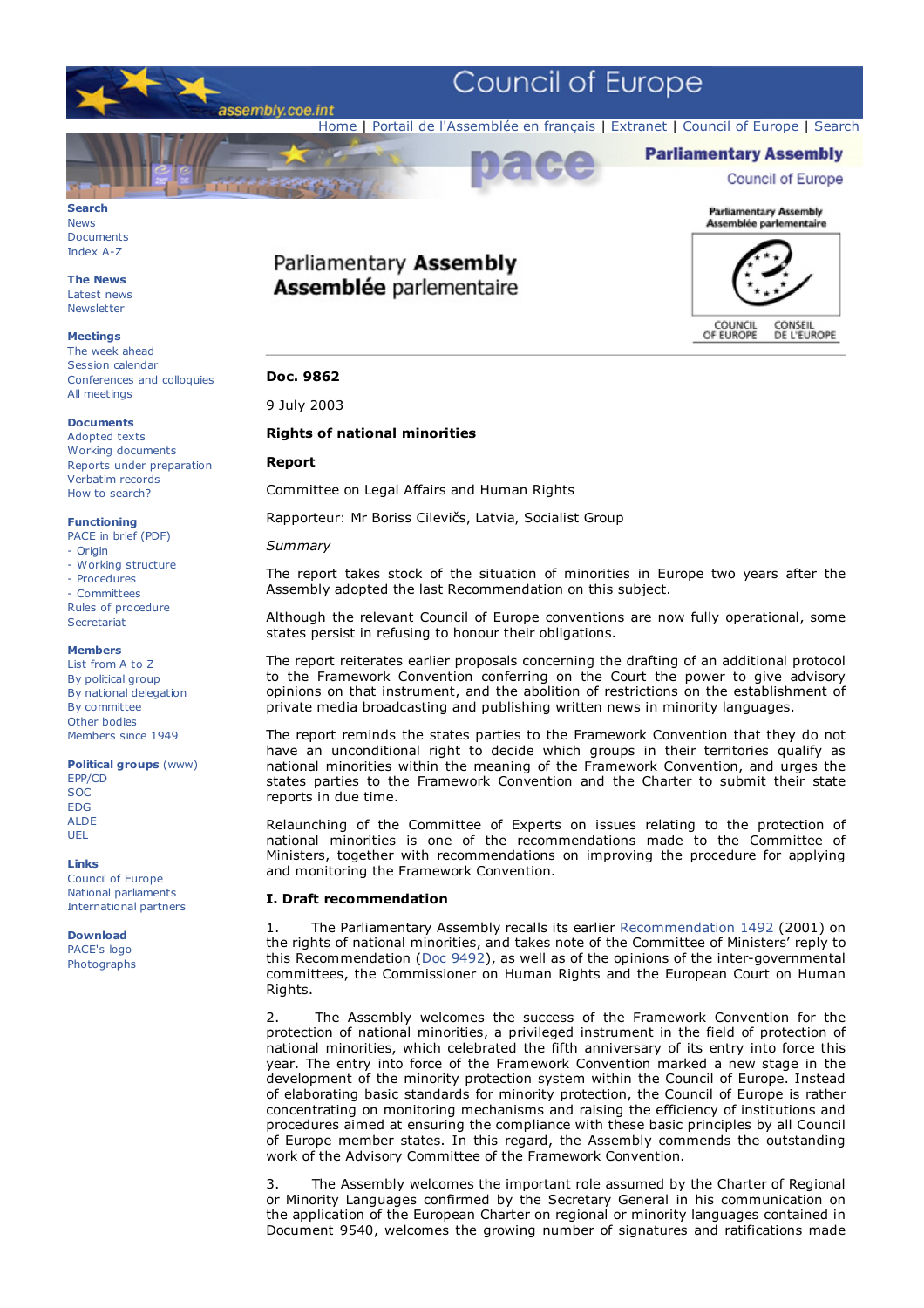since the last report, and stresses the importance of further new signatures and ratifications to this instrument. The Assembly also welcomes the valuable work of the Committee of Experts of the Charter.

4. To date, three of the four member states mentioned in Recommendation 1492 have yet to sign the Framework Convention, namely Andorra, France and Turkey. The Assembly, recalling its Resolution 1301 (2002), reiterates its regret about the reservation made on signature of the instrument by Belgium.

5. The Assembly reiterates the positions it undertook in Recommendation 1492 (2001) with regard to the Framework Convention, that is the demand for a swift signature and/or ratification by member states without reservations/declarations. The persistent refusal to sign and/or ratify this instrument should be the subject of close attention by the Council of Europe's Committee of Ministers and the Parliamentary Assembly monitoring procedures.

It also reiterates its proposal of an additional protocol to the Framework Convention for the protection of national minorities conferring on the Court the power to give advisory opinions on interpretation of the Framework Convention.

7. In a number of opinions, the Advisory Committee stated that although state parties have a margin of appreciation in respect of the personal scope of application of the Framework Convention, this must be exercised in accordance with the fundamental principles set out in Article 3 of the Convention ; in no case, the interpretation given by the states parties can be a source of arbitrary or unjustified distinctions. In turn, the Committee of Ministers asked the states parties to put the possibility of submitting reservations/declarations to careful use. In line with these views, the Assembly considers that the states parties do not have an unconditional right to decide which groups within their territories qualify as national minorities in the sense of the Framework Convention. Any decision of the kind must respect the principle of non-discrimination and comply with the letter and spirit of the Framework Convention.

8. The Assembly reiterates its views reflected in its Recommendation 1589 (2003) on the freedom of expression in the media in Europe that all European States should abolish restrictions on the establishment and functioning of private media broadcasting in minority languages.

The Assembly considers that the states parties to the Framework Convention and the Charter should respect more scrupulously the deadlines set for the submission of reports.

The work of the Advisory Committee of the Framework Convention and the Committee of Experts of the Charter should be facilitated by the most effective means available, especially in the approach to the second phase of monitoring.

11. The Assembly considers that the bodies of the Council of Europe dealing with the protection of rights of national minorities, as well as with the struggle against discrimination, racism, xenophobia and intolerance, should reinforce the co-ordination of their work to achieve a better synergy. In the meantime, the co-operation between the Council of Europe's bodies and other relevant European organisations (including the European Union and the OSCE) as well as sub-regional organisations (including the Council of the Baltic Sea States, the Central European Initiative and other organisations) should be stepped up.

#### 12. The Assembly calls on:

i. member states who have not already done so (that is, Andorra, France and Turkey) to swiftly sign and ratify, without reservations/declarations, the Framework Convention;

ii. member states who have signed but have not ratified (Belgium, Georgia, Greece, Iceland, Latvia, Luxembourg and the Netherlands) to swiftly ratify, without reservations/declarations, the Framework Convention;

iii. those states parties which have ratified the Framework Convention but have made declarations/reservations, to drop them in order to exclude arbitrary and unjustified distinctions, as well as the non recognition of certain minorities;

iv. the states parties to pay particular attention to the fair implementation of article 9 of the Framework Convention (freedom of expression) by abolishing undue restrictions imposed on private broadcasting and the publishing of written news in minority languages;

v. the states parties to pay particular attention to the possibility for the most vulnerable Roma minorities to fully benefit from the protection envisaged in the Framework Convention.

13. The Assembly also recommends to the Committee of Ministers: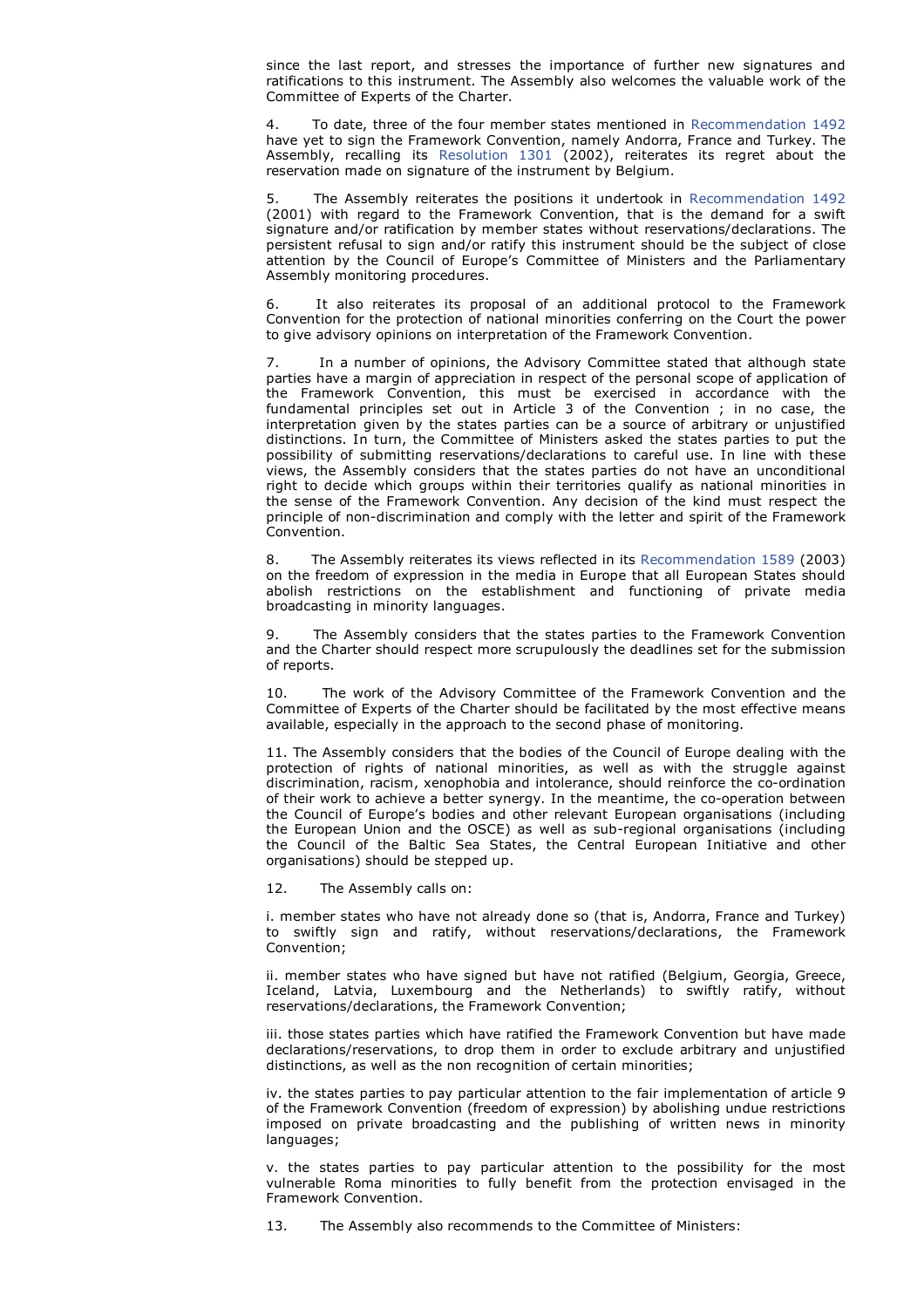to draft an additional protocol to the Framework Convention conferring on the European Court on Human Rights the power to give advisory opinions on its interpretation of the Framework Convention;

to take the necessary steps to relaunch the Committee of Experts on issues relating to the protection of national minorities (DH-MIN) as an appropriate intergovernmental forum for policy discussions on questions relating to national minorities, including the co-operation with the EU and other international organisations in this field ;

iii. to enhance efforts aimed at the speedy ratification of Protocol No 12 to the European Convention on Human Rights;

iv. consider the holding of "tours de table" on signature and ratification of the Framework Convention;

to reinforce as a matter of priority the financial and human resources at the disposal of the Secretariat of the Advisory Committee of the Framework Convention, in view of the approaching second cycle of monitoring and effective follow-up activities, as well as the financial and human resources at the disposal of the Secretariat of the Committee of Experts of the Charter;

vi. to consider the possibility of abolishing the whole mandate requirement for seeking information from a variety of sources as well as for meeting with NGOs;

vii. to revise the rules governing the monitoring procedure of the Framework Convention, with a view to securing that the Advisory Committee can visit any state party under consideration if the Advisory Committee deems it necessary;

viii. to re-consider the confidentiality requirements set by Resolution (97) 10 of the Committee of Ministers, so as to allow the Advisory Committee, if it deems it necessary, to hold joint meetings with the representatives of governments and of civil society;

ix. to encourage the Advisory Committee to consider thematic issues and to comment on them, so as to assist states and minorities in developing good practices;

x. to ensure availability of the Framework Convention and the Charter, as well as related texts, in different languages, including the languages of national minorities;

xi. to encourage early publication of the Advisory Committee's opinions by states parties, so that an open dialogue might develop between the authorities and civil society on implementation of the Framework Convention and on the conclusions drawn by the Committee.

14. Lastly, the Assembly recommends that the Committee of Ministers take the necessary measures to continue co-operation with the European Union, with a view to achieving common policies in the field of protection of national minorities, including the ongoing process of enlargement and the evaluation by the European Commission of measures taken by the candidate countries, and to see to the respect by all member states of the Copenhagen criteria related to the respect and the protection of national minorities.

#### **II. Explanatory memorandum**

by Mr Cilevičs, Rapporteur

#### **A. Introduction**

In its latest Recommendation 1492 (2000) "Rights of national minorities", the Assembly paid particular attention to implementation of the existing Council of Europe mechanisms of minority protection, rather than to elaboration of new instruments. Since the adoption of this Recommendation, a considerable progress has been achieved in monitoring and evaluation of implementation of the Framework Convention for the Protection of National Minorities.

2. Twenty-six opinions have been adopted by the Advisory Committee, and twenty-one of them were already in the public domain as of April 2003 (on the implementation of the Framework Convention by Albania, Armenia, Austria, Croatia, Cyprus, Czech Republic, Denmark, Estonia, Finland, Germany, Hungary, Italy, Slovakia, Liechtenstein, Malta, San Marino, Moldova, Norway, Romania, Ukraine and United Kingdom). Nineteen corresponding resolutions have been adopted by the Committee of Ministers, and more are expected soon.

3. Significant results have also been achieved in respect of the monitoring mechanism of the European Charter for Regional and Minority Languages. The Committee of Experts of the Charter adopted nine reports in respect of Croatia, Germany, Hungary, Norway, Finland, the Netherlands, Sweden, Switzerland and Liechtenstein.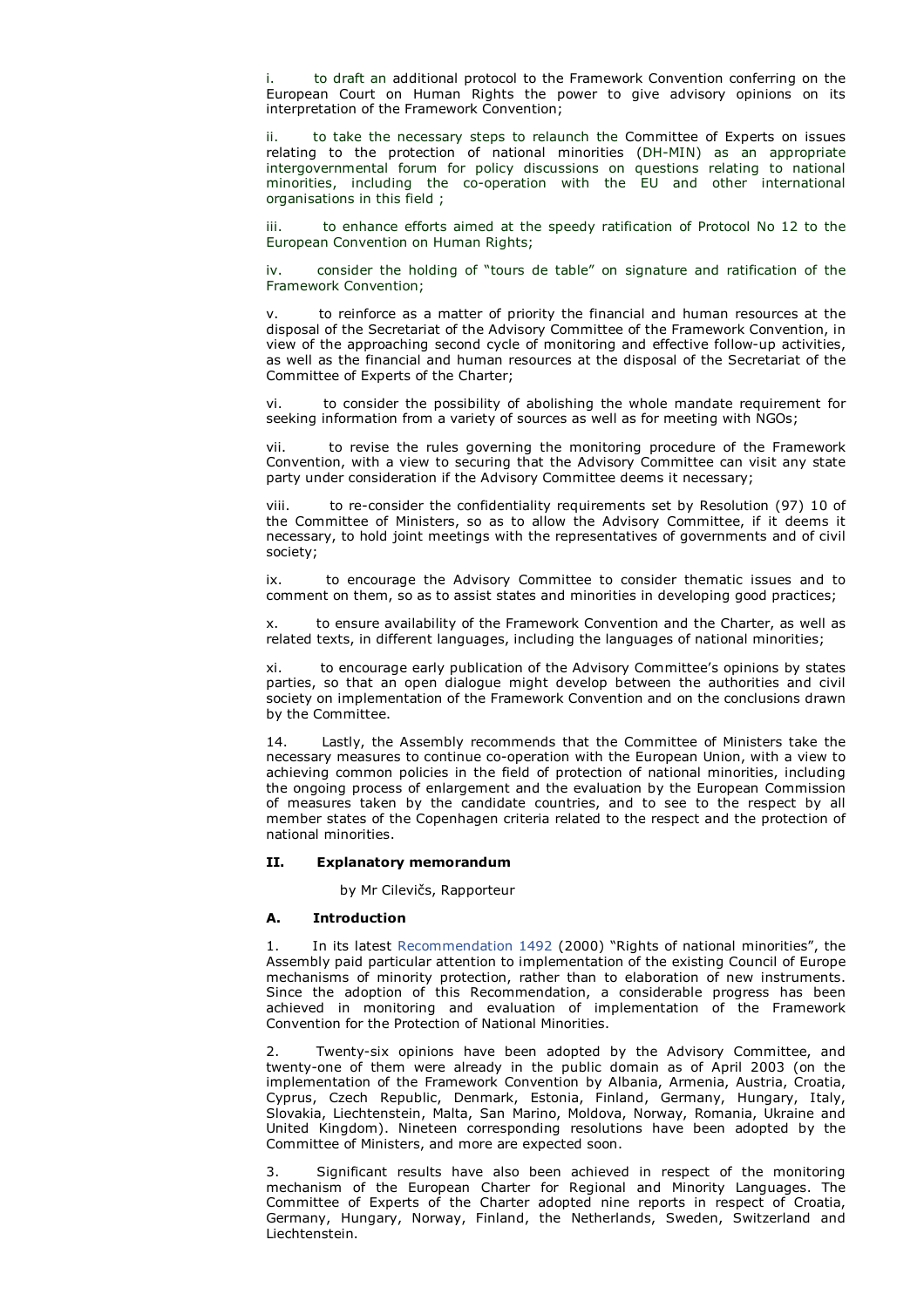4. The Framework Convention is "a document of principles", and its state parties are entitled to a certain margin of interpretation in respect of particular methods of implementation of the convention's provisions. In this view, the evaluation given by the Committee of Ministers and by the Advisory Committee within the framework of the monitoring procedures established by Articles 24-26 of the Framework Convention and by the Resolution (97) 10 of the Committee of Ministers, is of crucial importance for the successful achievement of the purposes of the Convention. This is why it is essential that the Assembly timely engages in this discussion, follows and analyses recent developments, and suggests its recommendations in respect of further enhancement of the effectiveness of the Framework convention's implementation machinery.

5. The main objectives of this report are the following:

- to analyse activities of the Advisory Committee, the Committee of Experts, and the Committee of Ministers in the course of monitoring of implementation of the Framework Convention and the Charter;

- to draw conclusions about the best practices and most appropriate ways to exercise the provisions of the Framework Convention by state parties;

- to make proposals aimed at further improvement of the Framework Convention's and the Charter's monitoring mechanisms.

Within the framework of this report, also motions for recommendations "Right" of national minorities to create and use their own media in the Council of Europe member states" (Doc 9151, 2001), and "Common standards for protecting the rights of national minorities" (Doc 9259, 2001), will be taken into account.

### **B. Developments since the adoption of the Recommendation 1492 (2001)**

7. In respect of new signatures and ratifications of the Framework Convention, no crucial changes occurred since January 2001, when Recommendation 1492 was adopted.

8. On 31 July, 2001, Belgium signed the Convention, thus reducing the number of non-signatory European states to three (Andorra, France, and Turkey). However, the reservation accompanying the signature of the instrument by Belgium caused protracted debates in the Assembly, which finally resulted in the adoption of a special Resolution 1301 (2002) "Protection of minorities in Belgium".

9. On 7 May 2002, Portugal has ratified the Framework Convention.

10. On 11 May, 2001, the Federal Republic of Yugoslavia acceded to the Framework Convention – prior to its accession to the Council of Europe. It should be noted that some other states who recently joined the Council of Europe, acted similarly (in particular, Armenia and Bosnia and Herzegovina).

11. Thus, to date all but one member states listed in paragraph 6 of the Recommendation 1492 (namely, Georgia, Greece, Iceland, Latvia, Luxembourg, and the Netherlands) have still failed to ratify the Framework Convention.

12. More member states have ratified the Charter since then; they are: Armenia, Austria, Cyprus, Slovakia, Spain and the United Kingdom, while Azerbaijan, Moldova and Russia signed it. However, to date fifteen member states neither signed nor ratified the Charter, in comparison to three in the case of the Framework Convention.

#### **C. Brief overview of previous Assembly's pertinent activities**

13. From its inception, the Assembly paid great attention to the rights of national minorities in Europe. The first adopted text in this field dates back to 1957 (Resolution 136 (1957) "Position of national minorities in Europe"). The Assembly adopted its documents on this issue also in 1958, 1959, 1961.

14. Fundamental changes occurred in Europe in late 80s – early 90s. Collapse of the communist system and fall of the "iron curtain" entailed crucial consequences, including substantial enlargement of the Council of Europe membership, and appearance on its agenda of new problems – not least, numerous new issues related to minority protection. Bloody ethnic conflicts that erupted in many former communist countries, notably in former Soviet Union and former Yugoslavia, clearly revealed the urgency and significance of these problems.

15. In 1990, in its Recommendation 1134 (1990) "On the rights of minorities", the Assembly for the first time recommended to "draw up a Protocol to the European Convention on Human Rights or a special Council of Europe convention to protect the rights of minorities in the light of the principles" stated in this Recommendation. This proposal was reiterated in the Assembly's Recommendation 1177 (1992). Furthermore, the Recommendation 1201 (1993) "On an additional protocol on the rights of national minorities to the European Convention on Human Rights" included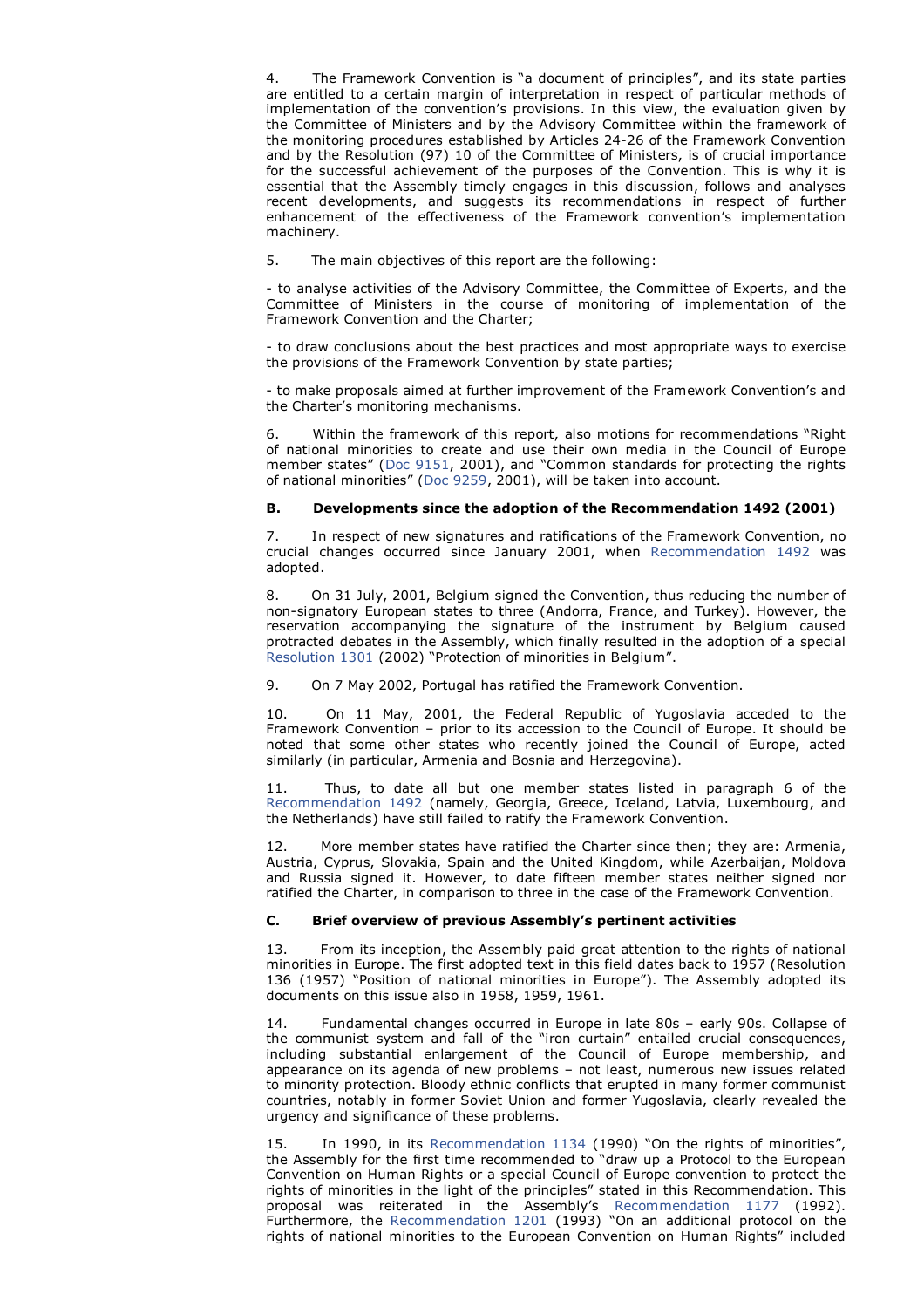already the concrete text of the proposal for an additional protocol.

16. However, the governments of the Council of Europe member states declined this proposal. In its Recommendation 1231 (1994) "On the follow-up to the Council of Europe Vienna Summit", the Assembly "deeply regretted" that the summit did not follow the Assembly's recommendation on an additional protocol on the rights of national minorities to the European Convention on Human Rights".

17. In the meantime, the persistence of the Assembly considerably accelerated elaboration of the framework convention - another option mentioned in the Recommendation 1134 (1990). At the Vienna Summit on 9 October 1993, the heads of states and governments of the member states of the Council of Europe decided to instruct the Committee of Ministers, *inter alia*, "to draft with minimum delay a framework convention specifying the principles which contracting states commit themselves to respect, in order to assure the protection of national minorities".

18. The Framework Convention for the Protection of National Minorities was elaborated by the Committee of Ministers at unprecedented speed, and adopted in its final form, at the ministerial meeting on 10 November 1994. The Framework Convention was opened for signature on 1 February 1995, and was signed on behalf of 21 member states.

19. In the Recommendation 1255 (1995) "On the protection of the rights of national minorities", the Assembly expressed some concerns about the Convention being "weakly worded": "It formulates a number of vaguely defined objectives and principles, the observation of which will be an obligation of the contracting states but not a right which individuals may invoke". Therefore, "It is furthermore essential that the framework convention be complemented by an additional protocol to the European Convention on Human Rights setting out clearly defined rights which individuals may invoke before independent judiciary organs", like the European Commission and Court of Human Rights.

Nevertheless, "Despite its reservations as to the content and legal nature of the framework convention", the Assembly expressed its hope "that it will be signed and ratified soon by an overwhelming majority of member states and also that a considerable number of European non-member states will become contracting parties". The Assembly also emphasized the need to ensure effectiveness of the monitoring mechanism pertinent to the Framework Convention, in particular, to "make sure that the advisory committee to be set up once the framework convention enters into force is as independent, effective and transparent as possible" and suggested a number of measures to achieve this goal.

In its Recommendation 1285 (1996) "On the rights of national minorities", the Assembly recommended that the Committee of Ministers "invite those member states which have not yet done so to sign and to ratify the Framework Convention for the Protection of National Minorities as soon as possible", as well as repeated its insistent intention to make sure that the advisory committee will be as independent, effective and transparent as possible. Moreover, the Recommendation 1300 (1996) "On the protection of the rights of minorities" predominantly concentrates on the issue of effectiveness of the Advisory Committee, and contains a long list of detailed recommendations aimed at this.

22. In the Recommendation 1345 (1997) "On the protection of national minorities", the Assembly expressed its concern that the Framework Convention had not yet entered into force at that time, and recommended that the Committee of Ministers "invite states which have not yet done so to sign and ratify the Framework Convention for the Protection of National Minorities ..., in order to enable these instruments to enter into force on the occasion of the second Council of Europe summit, to be held in Strasbourg on 10 and 11 October 1997", as well as "strongly urge member states to comply with the above-mentioned Council of Europe instruments".

23. Finally, in the last document adopted so far, the Recommendation 1492 (2000) "Rights of national minorities", the Assembly used more specific and considerably stronger language to facilitate making the Framework Convention a universal and effective European instrument on minority protection. In particular, the Assembly condemned "the denial of the existence of minorities and of minority rights in several Council of Europe member states and the fact that many minorities in Europe are not afforded adequate protection", asked the states "which have not signed the Framework Convention for the Protection of National Minorities to bring their constitution and their legislation into harmony with the European standards in force in order to remove any obstacle to the signature and ratification of the convention", those states who had signed but not yet ratified the Convention – to "ratify as soon as possible and without reservations and declarations the Framework Convention", but those which have already ratified it – "to implement it and to revoke their reservations and declarations".

### **D. The problem of common standards of minority protection in the Council of Europe member states**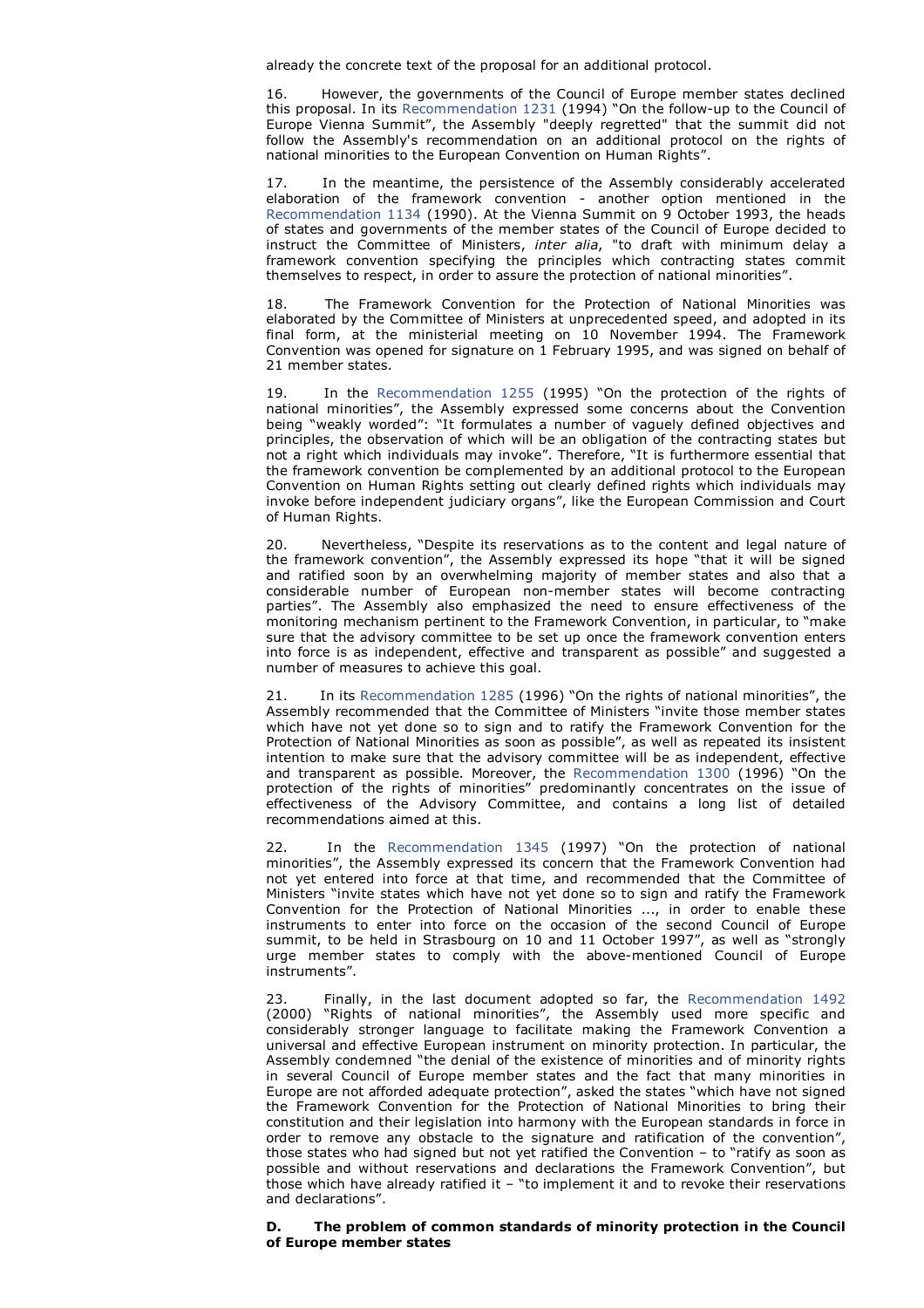24. In October 2001, a group of Assembly members tabled a motion for a recommendation titled "Common standards for protecting the rights of national minorities" (Doc 9259, presented by Mr Rogozin and others).

In this motion, the Assembly members rightly emphasised "the need for all member states to observe common European standards as regards the legal status of national minorities, their rights to participate in governmental and administrative bodies, in decision-making on issues which affect their interests, their inherent right to use their language in private and public life as well as the right to maintain and develop their cultures and to have equal opportunities for access to education at all levels".

26. Your Rapporteur fully shares the concerns expressed in the motion in respect of very different approaches to minority protection in general, and broadly varying interpretation of the provisions of the Framework Convention in particular, in different Council of Europe member states.

27. In this view, the idea that "it is essential to work out a set of common European standards for protecting minorities' rights, and set up an effective mechanism for monitoring its implementation" must be energetically and wholeheartedly supported.

28. In fact, the proposal that additional protocols to the existing conventions should be elaborated and adopted, is fully in line with the Assembly's consistent position that an additional protocol to the European Convention on Human Rights on minority rights is necessary, in order to ensure justiciability of minority rights, to make them a kind of rights which individuals may invoke before independent judiciary organs, notably the European Court of Human Rights $^1\!\!$ . We can only reiterate our deep regret that the Committee of Ministers has so far been reluctant to resume its work aimed at elaborating such a protocol<sup>2</sup>. As far as an additional protocol to the Framework Convention is concerned<sup>3</sup>, the Committee of Ministers, unfortunately, similarly considered it premature.

29. Strengthening the implementation mechanism of the Framework Convention is probably even more important. Indeed, the Framework Convention, in its Art. 1, clearly declares that "protection of national minorities and of the rights and freedoms of persons belonging to these minorities forms an integral part of the international protection of human rights".

30. This means, *inter alia*, that minority rights cannot be any longer considered a sort of special privileges granted by a state to a certain group of persons who are, due to certain reasons, particularly dear to another state – as it was the case with practically all historical systems of minority protection, including "minority treaties" under the auspices of League of Nations. More generally, minority rights, as integral part of human rights, are universal, and as such must be ensured without any discrimination.

31. In the meantime, being "a document of principles", the Framework Convention cannot offer clear and detailed prescriptions on how to implement this or that principle enshrined in the Framework Convention's provisions. Moreover, it is highly doubtful that, given extreme diversity of the minority situations in the Council of Europe member states, imposition of such prescriptions would be productive. The result – i.e. full and effective equality between the persons belonging to minorities and to majorities – can be achieved through different models and methods. It is a task of the monitoring bodies to examine whether these models and methods, indeed, correspond to the letter and spirit of the Framework Convention.

Effective monitoring procedure, based itself on legal rather than political approach but, in the meantime, politically supported by the Committee of Ministers, will become the fastest way to arrive at universal interpretation of the Framework Convention's provisions – keeping, in the meantime, the wide range of possible methods and procedures of implementation corresponding to the peculiar situations in different Council of Europe member states.

33. One area where the universal interpretation of the Framework Convention's provisions must be pursued particularly forcefully is the principle of participation of minorities in decision-making on the issues directly affecting them. Indeed, ostensibly weak wording of the Convention is very much due to numerous conditions and reservations included in its provisions: "…if those persons so request and where such a request corresponds to a real need,…" (Article 10, paragraph 2 ), "…when there is a sufficient demand…" (Article 11 paragraph 3), "…if there is sufficient demand…" (Article 4 paragraph 2), etc. According to Article 2 of the Convention, these conditions must be interpreted "in good faith", i.e. not as pretexts for declining minorities' claims but as necessity to take into account minorities' demands.

34. Unlike other human rights where the wish of the right-holder are not of crucial importance, and their application must be indeed uniform, minority rights, as a rule,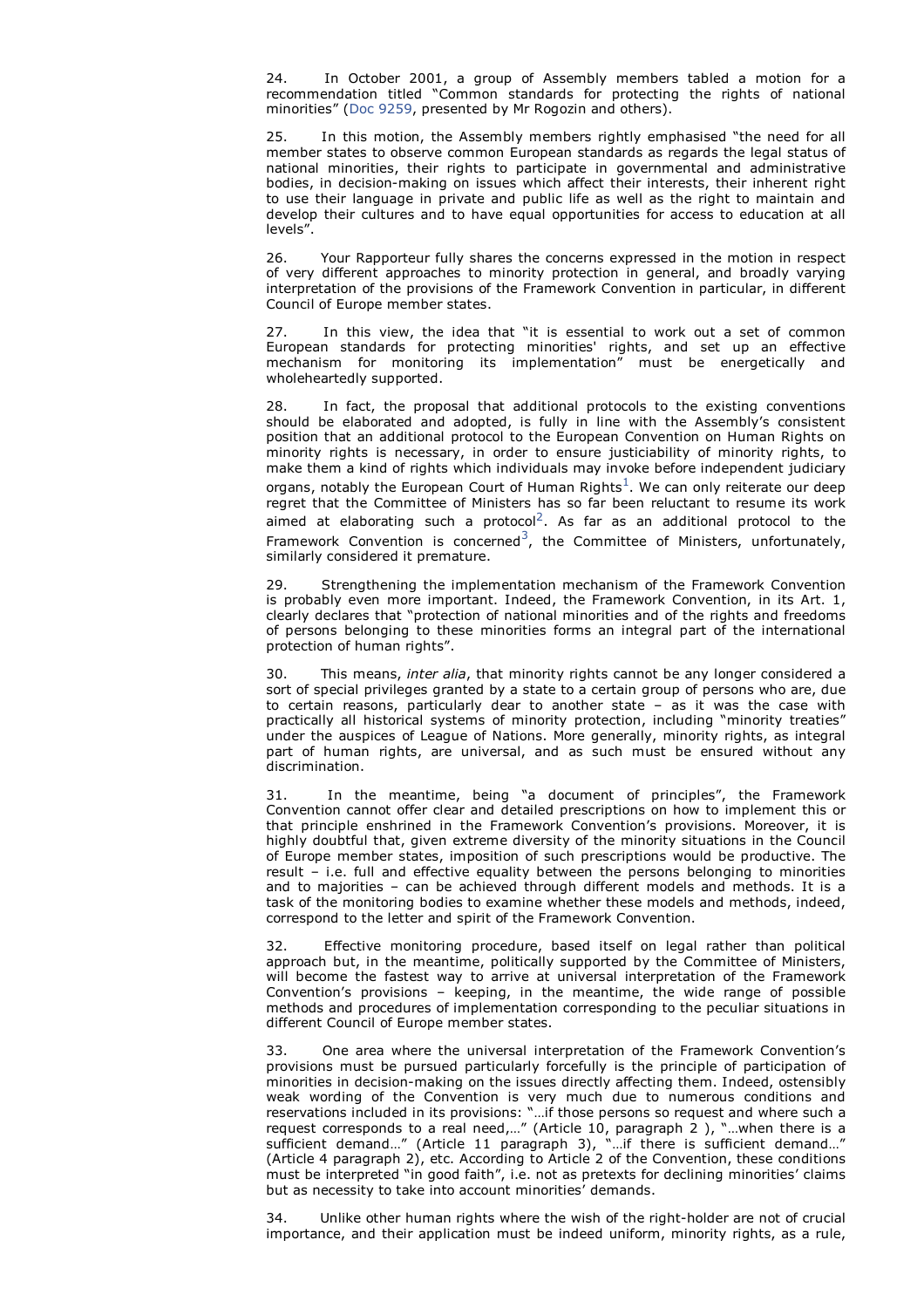imply response to practical demand in this or that concrete situation. For example, there is no need to ask a detainee whether he/she does not mind to be tortured, or whether he/she insists on having a fair trial – torture is prohibited under any circumstances, and fair trial must be ensured to everybody. On the other hand, according to Article 3 paragraph 1 of the Framework Convention, every person belonging to a national minority has "the right freely to choose to be treated or not to be treated as such". Thus, all rights envisaged in the Framework Convention should not be automatically imposed – e.g. the persons belonging to minority must have the right to study in minority language only if they really wish so, otherwise this treatment may qualify as segregation.

The crucial factor is to ensure that the choice is indeed free, not made under any kind of pressure on the part of government, and that indeed "no disadvantage" results "from this choice" (Article 3 paragraph 1).

36. In this view, involvement of expertise of the Venice Commission "to prepare a comparative study analysing national legislation in the field of protection of national minorities' rights" aimed at proliferation of best practices, without interference with the field of competence of the Advisory Committee, would be very useful for the further work of both the Assembly and governments of the Council of Europe member states. However, in line with the approach developed by the Advisory Committee, not only legislation but also practices of implementation could be studied.

## **E. Monitoring procedure of the European Charter for Regional and Minority Languages**

37. The Charter is divided into two main parts, a general one containing the principles applicable to all the Parties and all regional or minority languages, and a second part which lays down specific practical commitments which may vary according to the state and the language: a large number of those provisions consist of several options, of varying degrees of stringency, one of which has to be chosen according to the situation of each language; the parties are encouraged subsequently to add to their commitments, as their legal situation develops or as their financial circumstances allow. The monitoring procedure on the application of the Charter is covered by its articles 15-17. The Charter stipulates that states parties are to present an initial report in the year following the accession and periodical reports every three years (article 15). So far, however, only Norway has presented its second report. Nine reports have been adopted by the Committee of Experts, all of them are already in public domain (on implementation of the Charter by Croatia, Finland, Germany, Hungary, Liechtenstein, the Netherlands, Norway, Sweden and Switzerland). Eight corresponding recommendations have been adopted by the Committee of Ministers. Further initial periodical reports have now been submitted by Slovenia, Slovakia, Spain, Denmark and the United Kingdom. Second periodical reports now also have been submitted by some States like Finland, Croatia and Switzerland. The Committee of Ministers has adopted a new outline to be followed by the States in drafting their second reports, and the Secretariat of the Charter organised a working meeting with representatives of these states in Strasbourg early in 2002. Moreover, once every two years, the Secretary General of the Council of Europe has to present to the Parliamentary Assembly a detailed report on the application of the Charter (article 16.5). This ensures that the members of Europe's parliaments are kept informed about application. The Secretary General submitted two reports to the Assembly so far: one in 2000 (Doc. 8879) and another in 2002 (Doc. 9540).

## **F. Submission of state reports by the parties to the Framework Convention**

38. The Convention's monitoring mechanism is defined in Articles 24-26 of the Convention, as well as, more specifically, by Resolution (97) 10 "Rules adopted by the Committee of Ministers on the monitoring arrangements under Articles 24 to 26 of the framework Convention for the Protection of National Minorities", adopted by the Committee of Ministers on 17 September 1997. This monitoring mechanism is based primarily on state reports, which are due within one year after entry into force, and every five years thereafter<sup>4</sup>.

39. At its first meetings, the Advisory Committee produced an outline for the state reports adopted by the Committee of Ministers on 30 September 1998. The report should be in two parts: the first contains introduction on how the state party plans to implement the Convention, and the second part describes details on an articleby-article basis with "full information on the measures they have adopted to ensure its implementation".

40. To date, most of the state parties have submitted their first state reports. Altogether, thirty one state reports pursuant to Article 25 of the Framework Convention have been submitted to the Advisory Committee, latest of them being reports of Azerbaijan (submitted 4 June 2002), Poland (10 July 2002), and the Federal Republic of Yugoslavia (16 October 2002).

Regrettably, in most cases the deadline for the submission of state reports was not met by the state parties. Several state parties delayed the submission for one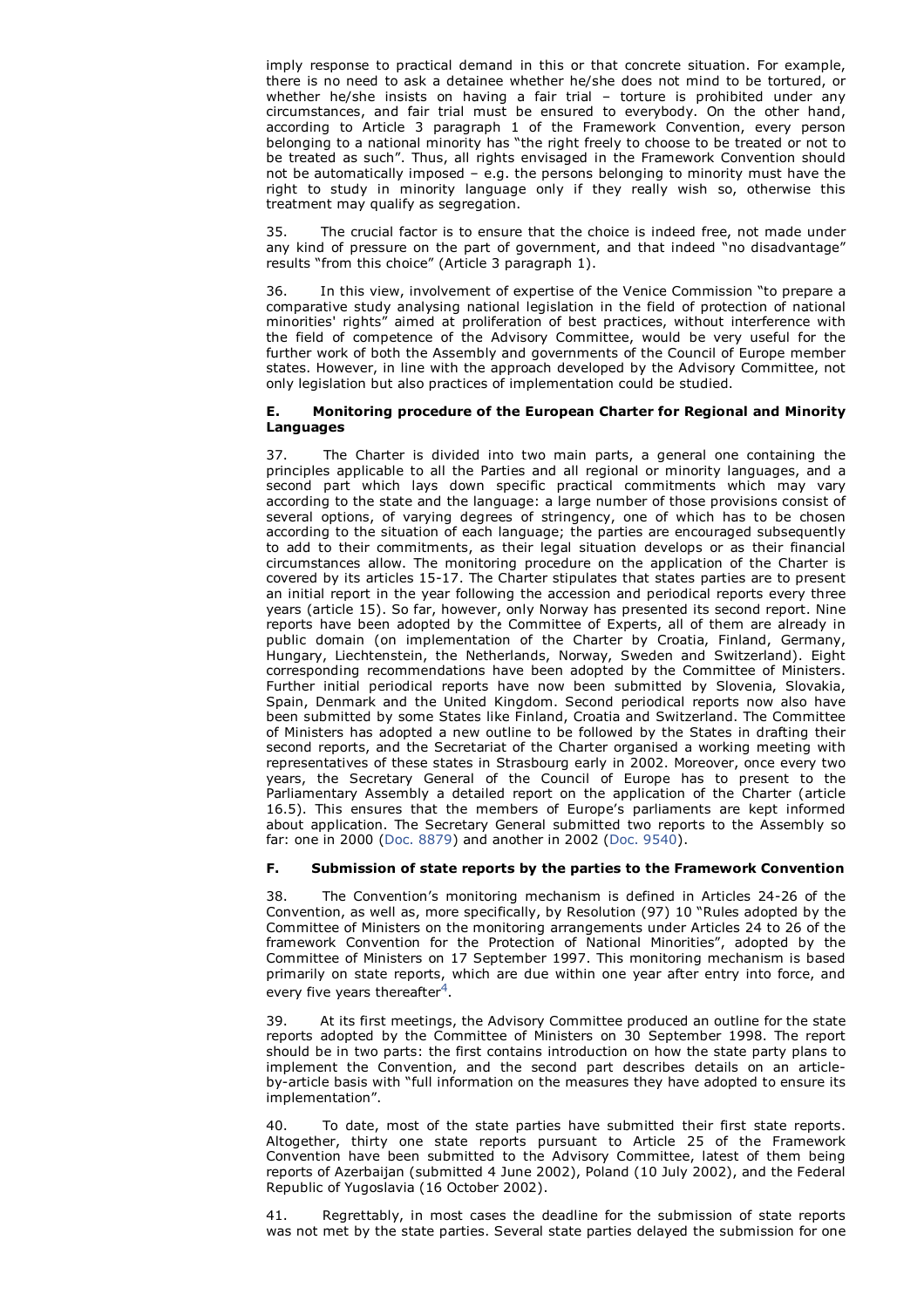year or more (in particular, Armenia, Austria, Germany, Ireland, Moldova, Slovenia, Spain, and Switzerland). Some state parties have not yet submitted the state reports, despite the deadline passed long time ago (Bosnia and Herzegovina – deadline 1 June 2001, Bulgaria – deadline 1 September 2000, Macedonia – deadline 1 February 1999).

42. In its third activity report, the Advisory Committee called on the Committee of Ministers to address this issue as a matter of priority "with a view to ensuring that cases of persistent failure to report under the Framework Convention do not result in a continuous lack of monitoring of the countries concerned"<sup>5</sup>.

43. On 19 March 2003, the Committee of Ministers at its 832nd meeting authorised the Advisory Committee "to submit a proposal regarding the commencement of the monitoring of the Framework Convention without a state report when a state is more than 24 months behind in submitting a state report, together with the information received from this state concerning the reasons for the delay. In so doing, the Advisory Committee shall invite the Deputies to take a decision on the matter without a debate, unless at least one delegation requests that the matter be discussed"<sup>6</sup>.

44. In this view, the Assembly might consider the issue with the view to ensure that the reporting delays will not undermine the Framework Convention's monitoring procedure. The problem is not unique for the Framework Convention, and special measures aimed at preventing the possibility to block the monitoring procedure are often envisaged. Thus, in the framework of the UN treaty bodies, the Committee against Racial Discrimination (CERD) starts monitoring without a state report when a report is seriously overdue.

## **G. Activities of the Advisory Committee**<sup>7</sup>

45. Initial role of the Advisory Committee of independent experts (AC) as stipulated by Art.26 of the Framework Convention was rather limited ("In evaluating the adequacy of the measures taken by the Parties to give effect to the principles set out in this framework Convention the Committee of Ministers shall be assisted by an advisory committee…"). However, in the course of practical implementation of the monitoring the work of the AC has developed far beyond this modest task. Your Rapporteur fully appreciates these developments, and believes that effective work of the AC is indispensable and crucial for fair implementation of the Framework Convention.

46. Although consideration of state reports remains the main source of information for the AC, it is of utmost importance for impartial and comprehensive monitoring to ensure that the AC has the right and real opportunities to seek and receive information also from other sources, besides state reports. The rules of procedure on monitoring (Resolution 97 (10)) envisage this possibility, however, only after notifying the Committee of Ministers of the intention to do so. This restriction was seen by many in the AC as a serious impediment to the AC's activities. In 1998, the AC requested permission to seek information from a variety of reliable sources, and in May 1999 the Committee of Ministers authorised this for the first monitoring cycle.

47. On 8 April 2003, the Committee of Ministers renewed and even extended the authorisations granted to the AC for the first cycle of monitoring, namely to seek information from a variety of sources, and to hold meetings with NGOs and independent institutions, both in and outside the context of country visits. However, in the view of your rapporteur, the possibility to abolish the whole mandate requirement should be considered by the Committee of Ministers.

48. Thus, when evaluating implementation of the Framework Convention in a particular country, the AC relies, besides state reports, also on other sources, like documents produced by inter-governmental organizations, treaty monitoring bodies, international, national, and local NGOs, including minority organizations, etc. In several countries, NGOs prepared, in line with practices existing in respect of the UN treaty bodies, so called parallel (or shadow) reports on implementation of the Convention. Usually these shadow reports are prepared taking into account the same guidelines as elaborated for the state reports, so that comparative analysis is possible on the article-by-article basis. Although the shadow reports are not at the moment placed on the official Council of Europe website along with the state reports, some NGOs made them available online $^8$ .

49. Although the AC neither takes up individual petitions or complaints nor acts as adjudicator in concrete cases, the court decisions often highlight inadequacies in minority protection systems, and provide important information for the AC's conclusions.

50. Visits to the countries concerned have become one of the main assets of the monitoring procedures carried out by the AC. Despite not clearly envisaged in the Resolution 97 (10), the practice has gradually developed that all states whose reports are under consideration by the AC, at the point considered appropriate invited the AC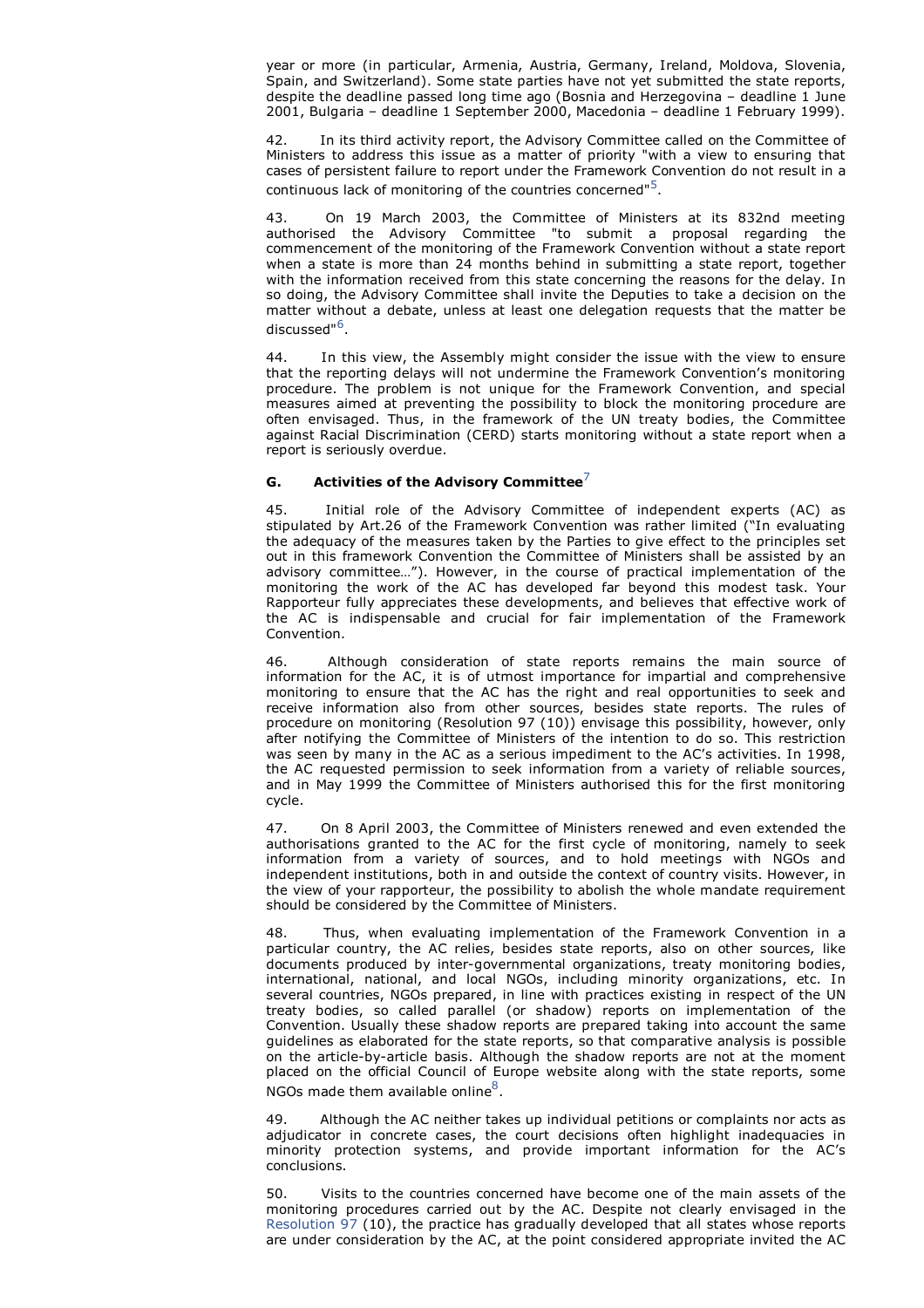delegation to visit them (with the exception of Liechtenstein, Malta and San Marino). In fact, these visits became central in the monitoring procedure, allowing to develop dialogue on the spot with both governments and civil society, including wide range of minority representatives. This "interactive approach" appeared to be indispensable in the view of building confidence towards the conclusions of the AC. In this view, the rules of the monitoring procedure could be further revised, with a view to securing that in the future the visits to any country under monitoring are always carried out when the AC considers them necessary.

51. The Advisory Committee has rather considerable authority with regard of organizing its own internal work. The way in which the AC has established its methods of working has proved to be effective and should be highly commended.

52. The AC decided to set up working groups of four members to scrutinize each state report. Members of each group are not nationals of the country under scrutiny. However, it would be obviously counterproductive not to benefit from expertise of all experts, thus, every AC expert has a possibility to participate in the discussion on his/her country's report at the later stage. In practice, independent experts – members of the AC played a significant role in clarifying complex country-specific issues, but did not attempt to represent the state nor to challenge the AC opinion out of political considerations.

53. The working group members met and reviewed extensive dossiers compiled on the basis of different sources, and then went for an up to one week-long visit to the country in question. As a rule, the AC members visit not only capital, but also other regions, in particular, minority-populated areas. The drafts prepared by the working groups are then extensively debated at the plenary meetings of the AC.

54. At the time when the Framework Convention's monitoring mechanism was being drafted and launched, some experts expressed concerns about the role of the Committee of Ministers, the latter being a political body composed of Foreign Ministers of the member states, often taking instructions from their capitals and striving to take all decision by consensus. However, these pessimistic concerns appeared somewhat exaggerated. Although in some cases with considerable delays, caused by long negotiations on politically delicate issues, so far the Committee of Ministers has always adopted its Resolutions envisaged by the Framework Convention based largely on the AC's concluding remarks. Thus, so far the Committee of Ministers has practically always been behind the Advisory Committee, thus increasing the political weight of its conclusions.

55. It should be also kept in mind that the Committee of Ministers endorsed practically all initiatives coming from the AC, in particular in respect of seeking information from sources other than the state reports, country visits, and so on. However, it has not always been the case with the allocation of staffing and financial resources.

56. In all adopted Resolutions, the Committee of Ministers invited states "to continue the dialogue in progress with the Advisory Committee", and "to keep the Advisory Committee regularly informed of the measures it has taken in response to the conclusions and recommendations set out" in previous sections of the Resolution. Thus, an essential follow-up is given to the first results of the monitoring. In particular, a follow-up seminar on implementation of the Framework Convention held in Croatia in March 2002 $^9$  should be mentioned as one of the very first activities of the kind. One should expect that gradually exactly the follow-up activities will occupy bigger and bigger share of the AC's efforts, thus enabling the state parties to benefit from a permanent dialogue with the independent experts.

57. The work undertaken by the Advisory Committee so far makes your Rapporteur to believe that the AC's activities proved to be very successful, and independent experts should be highly commended for the work they have done.

58. The problem of insufficient resources remains, unfortunately, the main impediment for further development and expansion of the AC's further activities. Along with new anticipated ratifications, as well as taking into account the forthcoming beginning of the second cycle of reporting, the amount of work for the AC will substantially increase in the nearest future. Therefore, realising the utmost importance of the thorough and timely preparation of AC opinions, and in line with its previous recommendations, the Assembly should insist that the allocation of required human and financial resources for the Advisory Committee be a priority for the Council of Europe.

59. Your Rapporteur wishes to strongly support the idea suggested by former Vice President of the Advisory Committee Alan Phillips that "in the future it will be important to look at thematic issues and develop a commentary on them to help guide States and minorities on good practice. This could take a similar course to the approach adopted in the General Recommendations of the UN Committee on the Elimination of Racial Discrimination and could be assisted by scholarly papers" $^{10}$ . Indeed, activities of the kind would greatly facilitate development of minority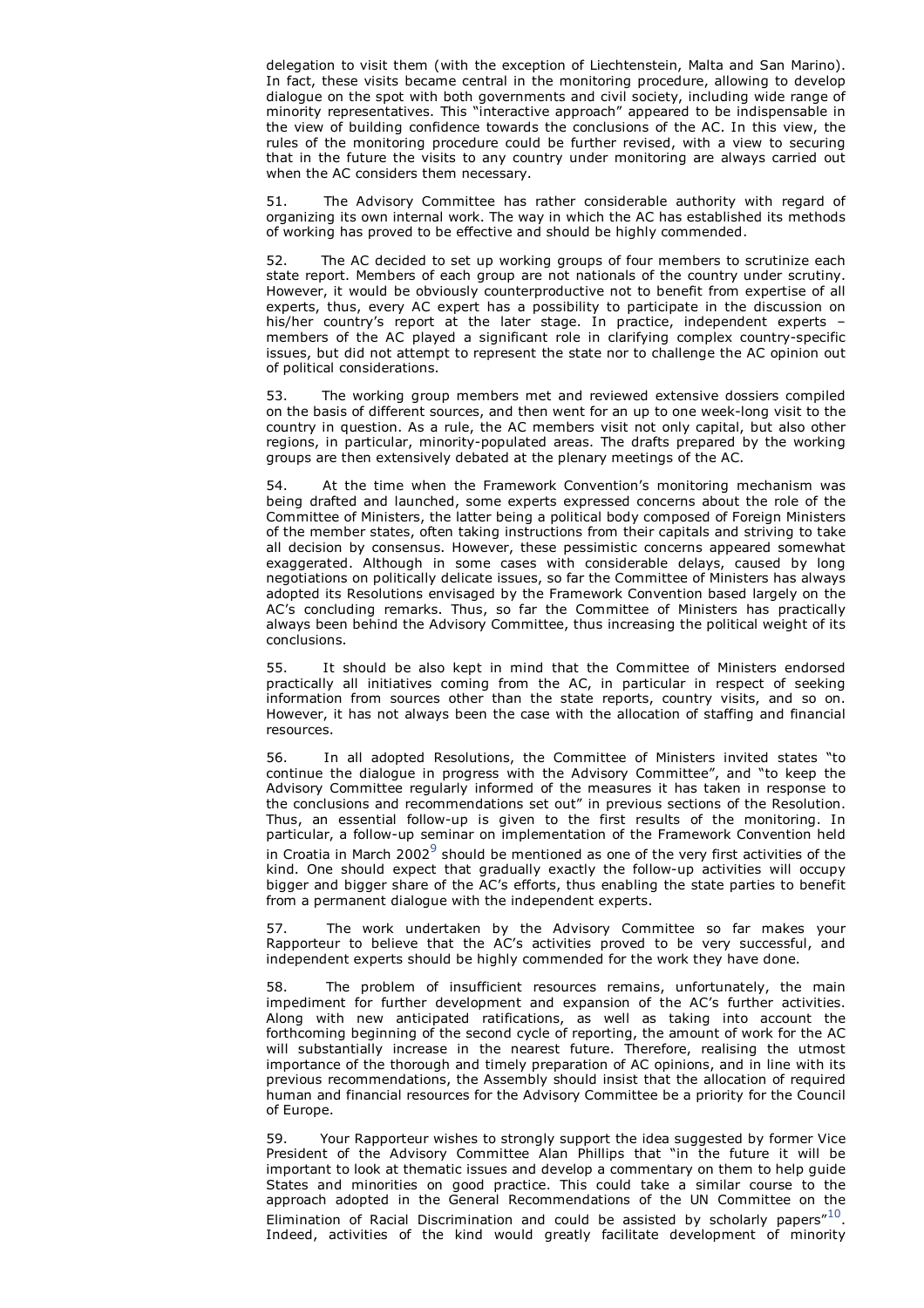protection systems particularly in those countries who recently acceded to the Framework Convention, as well as to create better synergy between activities of the AC and other bodies related to the Council of Europe (including the Committee of Experts of the European Charter for Regional and Minority Languages, the European Commission against Racism and Intolerance, the Venice Commission, the Specialist Group on Roma, and others).

60. Finally, your rapporteur believes that the Assembly could more actively use opinions and other materials at the disposal of the AC in its own work. This is particularly true in respect of the Monitoring Committee, including the post-monitoring dialogue with the states in respect of whom the monitoring has been closed.

## **H. Activities of the Committee of Experts**

61. The role of the Committee of Experts (CE) as stipulated by Art. 16 of the Charter is much stronger ("The reports presented to the Secretary General of the Council of Europe under article 15 shall be examined by a committee of experts constituted in accordance with article 17 (…); (…) the committee of experts shall prepare a report for the Committee of Ministers (…); (…) the report shall contain in particular the proposals of the committee of experts to the Committee of Ministers for the preparation of such recommendations of the latter body to one or more of the Parties as may be required").

62. The Charter being a complex instrument for States to ratify, information seminars are regularly organised by the Charter's secretariat in those states which are approaching ratification. Various partners are involved in these seminars, such as non-governmental organisations and local, regional and national authorities.

63. After a first examination of the state report, the Committee of Experts may decide to visit the relevant state in order to meet with representatives of the users of various regional and minority languages and to consult with the authorities on the contents of the information that the Committee has received; fact-finding visits on-the-spot have become routine procedure. In the context of the informationgathering process, the Committee can be approached by bodies or associations legally established in the respective state party wishing to supply additional information or to give their views on specific situations relating to the implementation of the Charter. They can be cultural, political, or any other association with an interest in the promotion of regional or minority languages in their countries. Having concluded this process, the Committee adopts a report which is then sent to the Committee of Ministers together with proposals for the recommendations the Committee of Ministers could address to the state concerned. All reports adopted so far by the Committee of Experts have been made public by the Committee of Ministers and are available online $^{11}$ .

64. Given that the Parties are required to submit periodical reports every three years, this monitoring process is designed to institute a permanent dialogue with each state. Additionally, experience shows that an effect of the monitoring procedure is to initiate a dialogue inside the party itself, between the users of the regional or minority languages and those responsible for applying it in practice. The problem of insufficient resources remains the main impediment to the development and expansion of the CE's further activities. Therefore, in line with its previous recommendations, the Assembly should insist that the allocation of required human and financial resources for the Committee of Experts be a priority for the Council of Europe.

#### **I. Main approaches developed by the Advisory Committee and the Committee of Ministers in evaluation of implementation of the Framework Convention**

## *- Rights of minorities in the field of media and freedom of expression (Art.9)*

65. In June 2001, a group of Assembly members tabled a motion for a recommendation titled "Right of national minorities to create and use their own media in the Council of Europe member states" (Doc. 9151). In the motion, the parliamentarians expressed their concerns of limitations imposed on private media in minority languages in some Council of Europe member states; and of that these limitations might put disproportional burden on these media, or even effectively prevent their establishment, thus breaching Art.9 of the Framework Convention.

66. Evaluation of implementation of the Framework Convention by state parties carried out by the Advisory Committee reveals that the corresponding practices in the Council of Europe member states are very diverse. Most of the states in no way restrict the right of minorities to create and use private media in minority languages. In several cases, previously existed problems have been resolved, and obvious progress made in this respect should be appreciated.

67. Thus, in respect of Croatia, the AC noted: "As concerns private broadcasting, the Advisory Committee welcomes the fact that Croatia has, through the adoption of the Law on Telecommunication in 1999, abolished the previously applicable undue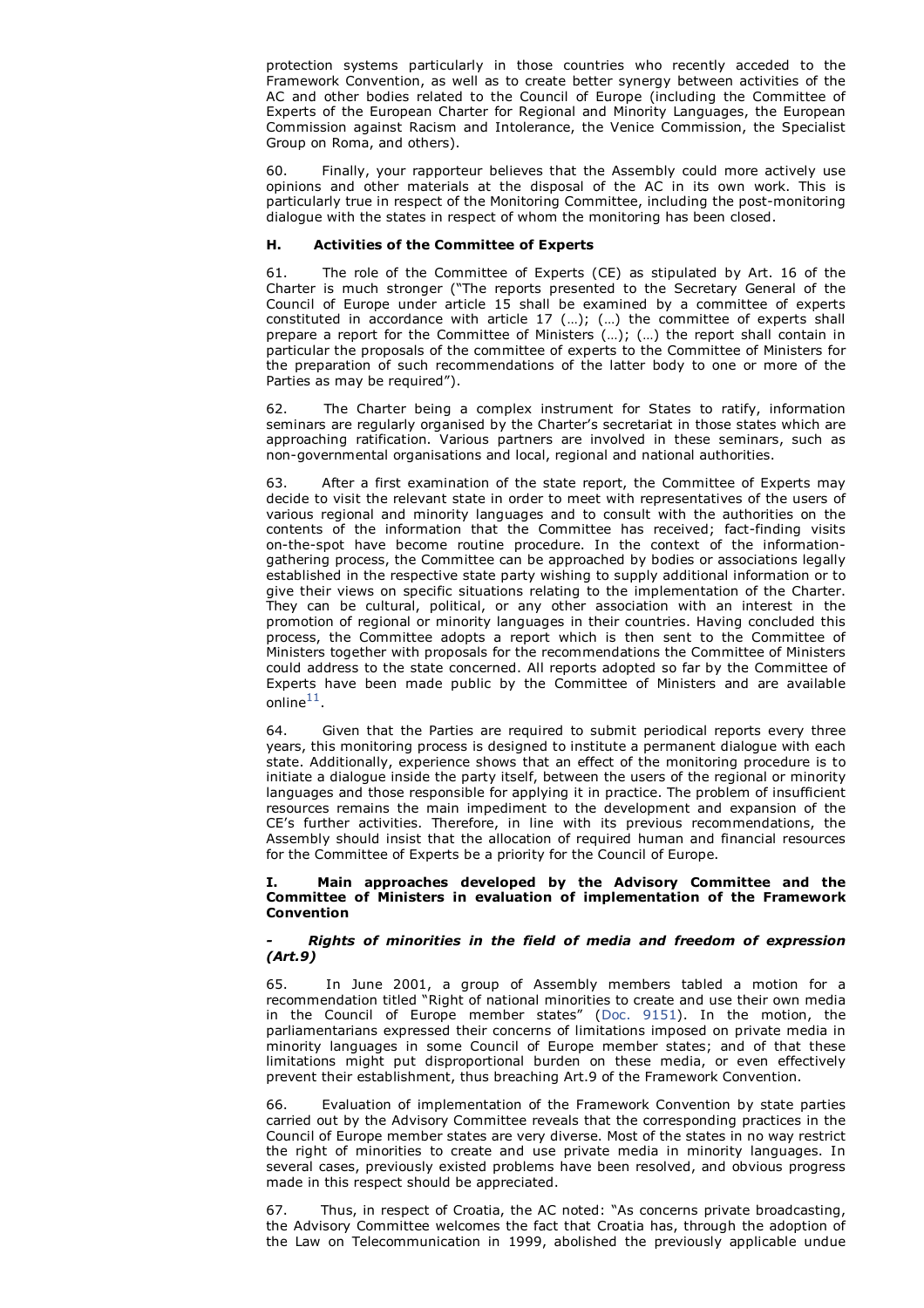limitations on the freedom to receive and impart information and ideas in a minority language. In accordance with Article 83 of the new Law, radio and television concession holders, at both state and local level, are entitled to broadcast in a minority language if this is envisaged in the programming sheets attached to the bids for obtaining a concession. In this connection, the Advisory Committee would support measures aimed at ensuring that broadcasters have a possibility to introduce minority language programming also after obtaining a concession. In general, the Advisory Committee expresses the view that broadcasting in a minority language should also receive attention in the context of the on-going revision of the applicable norms and expects that the norms on the granting of concessions and other related issues are implemented in a non-discriminatory manner. $^{\prime\prime 12}$ 

68. In Romania, the Decision of the National Council for Audiovisual Broadcasting was adopted in 1999 $^{13}$ , which imposed the requirement that all programs (with few exceptions) broadcast within the territory of Romania in other languages than Romanian, shall be subtitled or translated into Romanian. However, this regulation was revoked very soon. As a result, the AC had good reasons to conclude that "the Romanian authorities have clearly tried to implement the

essence of this article, which is designed to guarantee members of national minorities freedom to receive and impart information, access to the media, and the right to establish and use their own media, as well as tolerance and cultural pluralism. $14$ 

69. In Hungary, private minority media even enjoys certain preferential treatment: "The system for the granting of local broadcasting licenses to private entities through a competitive system favouring those tenders, which include minority programming, is welcomed by the Advisory Committee as a constructive and appropriate measure  $(\ldots)^{n15}$ 

70. However, in some other state parties to the Framework Convention, implementation of the rights enshrined in Article 9 of the Framework Convention is much less generous. Thus, in respect of Estonia, the AC noted that "…pursuant to Article 25 of the Language Act of 1995, TV broadcasters are obliged to provide Estonian translation of their broadcasting in a minority language. Some programme categories, such as directly retransmitted programmes, are excluded from this requirement. The Advisory Committee agrees that it is often advisable, and fully in the spirit of the Framework Convention, to accompany minority language broadcasting with sub-titles in the state language. However, the Advisory Committee considers that, as far as private broadcasting is concerned, this goal should be principally pursued through incentive-based, voluntary methods, and that the imposition of a rigid translation requirement mars the implementation of Article 9 of the Framework Convention by causing undue difficulties for persons belonging to a national minority in their efforts to create their own media. The Advisory Committee is of the opinion that Estonia should examine the impact of the said provision on minority language broadcasting and, on the basis of this examination, take appropriate measures to further the implementation of Article 9 of the Framework Convention."<sup>16</sup>

71. The AC was more critical in its evaluation of implementation of Article 9 of the Framework Convention by Ukraine: "With respect to the electronic media, the Advisory Committee notes that Article 6 the Law on National Minorities provides for the right of persons belonging to national minorities to "satisfy their needs in the field of mass media". At the same time, Article 9 of the Law on Television and Radio Broadcasting stipulates that TV/radio organisations shall broadcast in the official language but that "programs beamed on certain regions may be in the language of the numerically prevalent local ethnic minority in the regions where national minorities live compactly". While recognising that Ukraine can legitimately demand broadcasting licensing of broadcasting enterprises and that the need to promote the official language can be one of the factors to be taken into account in that context, an overall exclusion of the use of the languages of national minorities in the nation-wide public service and private broadcasting sectors is not compatible with Article 9 of the Framework Convention, bearing in mind *inter alia* the size of the population concerned and the fact that a large number of persons belonging to national minorities reside outside areas of compact residency… In the light of the foregoing, the Advisory Committee considers that Ukraine should review the provisions pertaining to the use of the languages of national minorities in nation-wide and regional broadcasting in its Law on Television and Radio Broadcasting, with a view to clarifying them and to ensuring that they are fully compatible with the principles contained in Article 9 of the Framework Convention."<sup>17</sup>

72. Your Rapporteur is concerned about the fact that, according to media reports, the Ukrainian State Information Policy Committee has put forward even more stringent regulations envisaging transition to broadcasting only in the Ukrainian language within one year $^{18}$ . One should conclude that the introduction of the language restrictions of the kind is obviously incompatible with the Ukraine's obligations under the Framework Convention.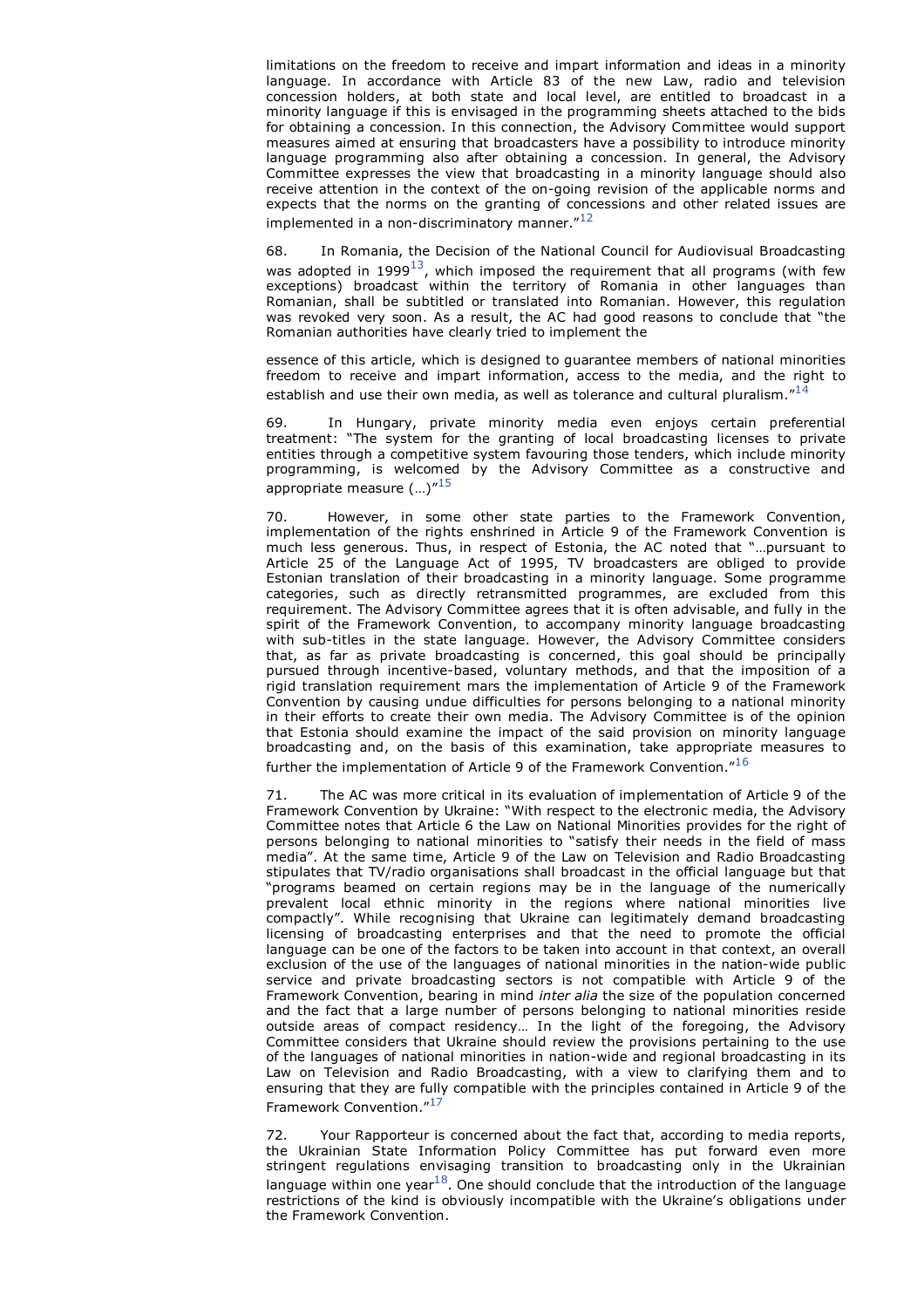73. The situation in Azerbaijan also gives rise for concerns. The AC has not yet issued its opinion on Azerbaijan. The Azerbaijan's state report does not mention any language restrictions on private electronic media<sup>19</sup>. To date, broadcasts are produced and distributed in a number of minority languages spoken in Azerbaijan, as well as in foreign languages. However, according to the media reports, the Law on the state language passed by Azerbaijani parliament on 30 September, 2002, contains a provision stipulating that no more than one sixth of broadcasting by any television or radio station may be in a language other than Azerbaijani $^{20}$ . Moreover, the text of the aforementioned law virtually rules out a possibility of broadcasting in minority languages at all, thus, is even more restrictive than reported by the source above. Its Article 6.1 reads: "All television and radio broadcasting, established and operating on the territory of Azerbaijan Republic, regardless of the form of ownership, is carried out in the official state language" $^{21}$ . This provision is clearly in breach with Art.9 of the Framework Convention.

74. Similarly, in the case of Moldova, the State report says nothing about limitations imposed on TV and radio broadcasting in minority languages<sup>22</sup>. However, Article 3 paragraph 3 of the Law on Audio-Visual Broadcasting of 1995, does contain such a limitation, although with certain reservations: "Audiovisual institutions, public or private, broadcast at least 65% of their audiovisual programs in the state language. This provision does not extend to the TV programs broadcast via satellite and provided by cable, as well as foreign stations and stations that broadcast in areas compactly populated with ethnic minorities."

This restriction provoked intervention in the matter of the OSCE High Commissioner on National Minorities, who argued that the aforementioned provision was not in compliance with the OSCE standards of freedom of expression and the rights of minorities. As a result of the debate with the Moldova's government and parliament, a special law on interpretation of Article 3 paragraph  $\overline{3}$  of the Law on Audio-Visual Broadcasting was adopted on 29 September 2000, which exempted from this requirement all re-broadcasted programmes. Thus, only locally produced broadcasts remain subject to the language restrictions. Although the AC in its opinion on Moldova adopted on 1 March, 2002 confined itself to merely stating that it "is of the opinion that the authorities should ensure that the implementation of these provisions will not result in excessive limitations of the right of persons belonging to national minorities to impart or receive information in minority languages $r^{23}$ , one could conclude that also in the current form the provisions mentioned above are hardly in full compliance with Article 9 of the Framework Convention.

76. Even more restrictive provisions of the use of minority languages in private broadcasting exist is some Council of Europe member states who have not yet ratified the Framework Convention. In particular, in Latvia, Art.19 paragraph 5 of the Law on Radio and Television of 1995 restricts the share of broadcasting in minority languages to 25% of overall daily broadcasting both on private radio and TV. This provision has been contested before the Constitutional Court of Latvia by a group of MPs representing minority-based party, the case is to be considered by the Court in 2003 $^{24}$  On 6 June 2003, the Constitutional Court announced its decision. The Court ruled that, although the protection of the state language is a legitimate goal, the language quotas imposed on private broadcasting result in restrictions of the freedom of expression which are disproportionate and not necessary in a democratic society. Therefore, the Court declared the corresponding provision of the Latvia's Law on Radio and Television – Art. 19 para.  $5$  – null and void. This judgment has created an important legal precedent for the interpretation of the right to use minority languages in electronic media.

Some other member states who are not yet state parties to the Framework Convention, have more liberal legislation in this respect. Thus, in the Netherlands, 40% of the material broadcast by private broadcasters must be in Dutch or in Frisian – the only officially recognised minority language in the country<sup>25</sup>. In France, despite its traditional reluctance to give express recognition to minority languages, a number of specialised television and radio stations exists, broadcasting also in minority languages. In particular, a private television station broadcasting in the Breton language was set up in 2001 $^{26}$ .

78. Thus, although the legislation and practices in the most of the Council of Europe member states fully comply with the provisions of Article 9 of the Framework Convention, some member states still impose undue restrictions on the use of minority languages in electronic media. The Assembly should urge these member states to bring their legislation into conformity with the principles of freedom of speech and the rights of national minorities, in line with the opinions adopted by the Advisory Committee.

## *- Scope of application of the Framework Convention (Article 3)*

79. The scope of application of the Framework Convention remains probably the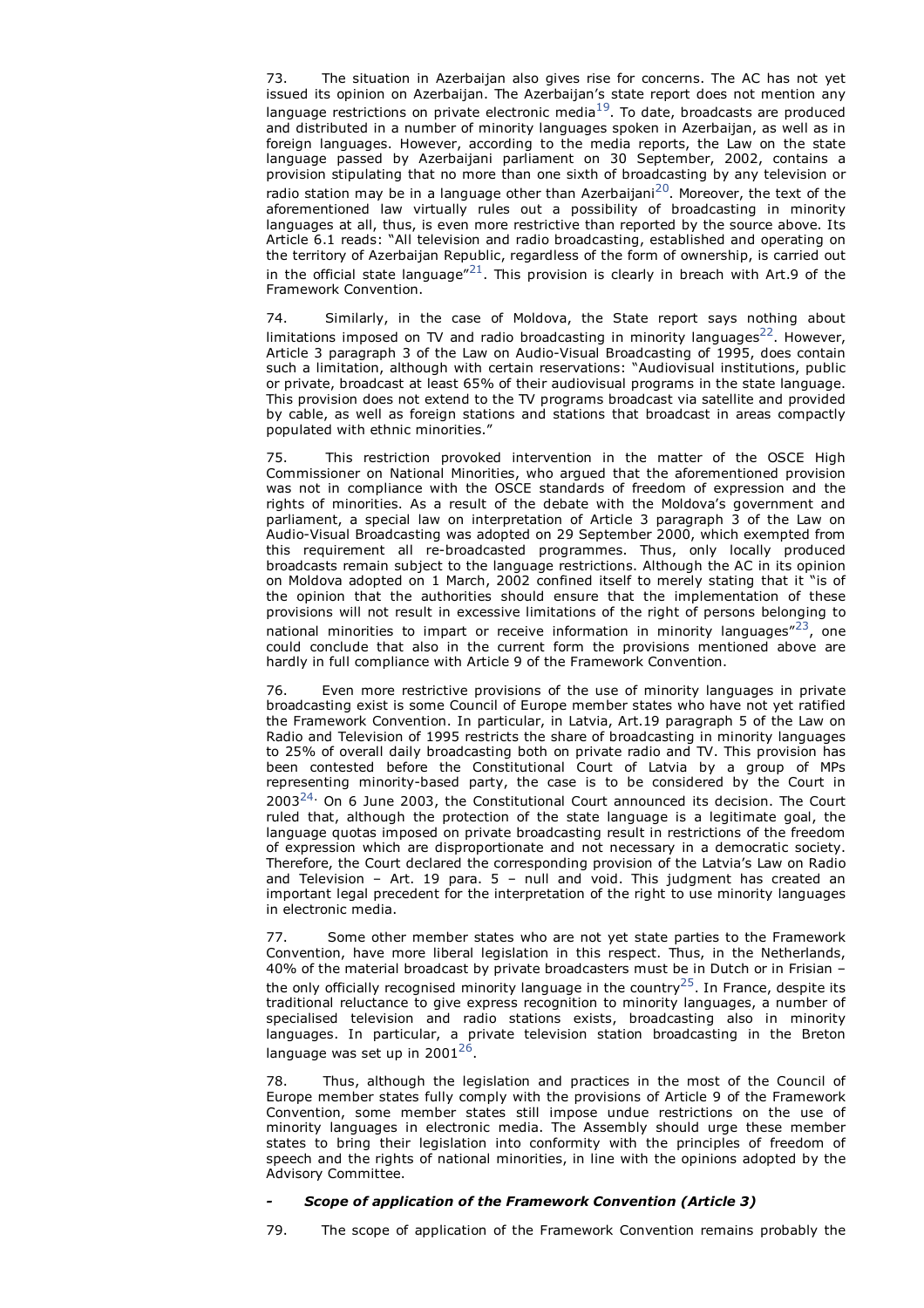most controversial issue related to implementation of this instrument. The Convention itself does not determine the right-holders of the protection envisaged by the Convention, and basically each state party itself can determine which groups are covered by the Convention.

80. A number of state parties to the Convention made, upon ratification, the declarations stipulating, directly or descriptively, those minorities which shall enjoy protection under the Framework Convention. In particular, several state parties (Austria, Estonia, Poland, and Switzerland) declared that those persons who are nationals of the corresponding state, and belong to the "traditional" groups which have longstanding ties with the country, should be considered national minorities in the sense of the Framework Convention – basically, in line with the definition included in the Assembly Recommendation 1201.

81. Some other state parties adopted exhaustive lists of those groups whose members enjoy protection under the Framework Convention: Denmark ("the Framework Convention shall apply to the German minority in South Jutland of the Kingdom of Denmark $v^{27}$ ); Germany ("National Minorities in the Federal Republic of Germany are the Danes of German citizenship and the members of the Sorbian people with German citizenship. The Framework Convention will also be applied to members of the ethnic groups traditionally resident in Germany, the Frisians of German citizenship and the Sinti and Roma of German citizenship<sup> $n28$ </sup>); Slovenia ("the Government of the Republic of Slovenia… declares that these are the autochthonous Italian and Hungarian National

Minorities… The provisions of the Framework Convention shall apply also to the members of the Roma community, who live in the Republic of Slovenia"<sup>29</sup>); and Sweden ("The national minorities in Sweden are Sami, Swedish Finns, Tornedalers, Roma and Jews $^{\prime\prime}30$ ).

82. Finally, Liechtenstein, Luxembourg, and Malta declared that "no national minorities in the sense of the Framework Convention exist" in their territories<sup>31</sup>.

In its Recommendation 1492 (2001), the Assembly asked member states "to sign and/or ratify as soon as possible and without reservations and declarations the Framework Convention for the Protection of National Minorities, and ask those which have already ratified it to implement it and to revoke their reservations and declarations". However, no declarations have been revoked so far by any state party.

84. In the course of the monitoring and evaluation procedures, the AC and the Committee of Ministers in a number of cases recommended the state parties to develop more generous and inclusive approach when deciding about the scope of application of the Framework Convention.

85. Thus, in its Resolution on implementation of the Framework Convention by Denmark, the Committee of Ministers concluded "the personal scope of application of the Framework Convention merits further consideration by the Government of Denmark with those concerned"<sup>32</sup>. The AC in its opinion elaborated the same point with more details: "…the Advisory Committee considers that the personal scope of application of the Framework Convention in Denmark, limited to the German minority in Southern Jutland, has not been satisfactorily addressed. In particular, it notes that persons belonging to groups with long historic ties to Denmark such as Faroese and Greenlanders appear to have been excluded *a priori* from protection under the Framework Convention. Similarly, despite the historic presence of Roma in Denmark, they appear to have been *a priori* excluded from the protection of the Convention. This approach is not compatible with the Framework Convention. Furthermore, the Advisory Committee considers a limited territorial application, leading to the *a priori* exclusion of persons no longer residing in the traditional area of settlement, not to be compatible with the Framework Convention. The Advisory Committee therefore considers that the Danish Government should, in consultation with those concerned, examine the application of the Framework Convention"<sup>33</sup>.

86. In its opinion on Estonia, the AC took a similar attitude towards the declaration made by this state party: "The Advisory Committee considers that, bearing in mind the prevailing situation of minorities in Estonia, the above declaration is restrictive in nature. In particular, the citizenship requirement does not appear suited for the existing situation in Estonia, where a substantial proportion of persons belonging to minorities are persons who arrived in Estonia prior to the re-establishment of independence in 1991 and who do not at present have the citizenship of Estonia. … The Advisory Committee notes that in its dialogue with the Government on the implementation of the Framework Convention, the Government agreed to examine also the protection of persons not covered by the said declaration, including non-citizens. … With a view to the foregoing, the

Advisory Committee is of the opinion that Estonia should re-examine its approach reflected in the declaration in consultation with those concerned and consider the inclusion of additional persons belonging to minorities, in particular non-citizens, in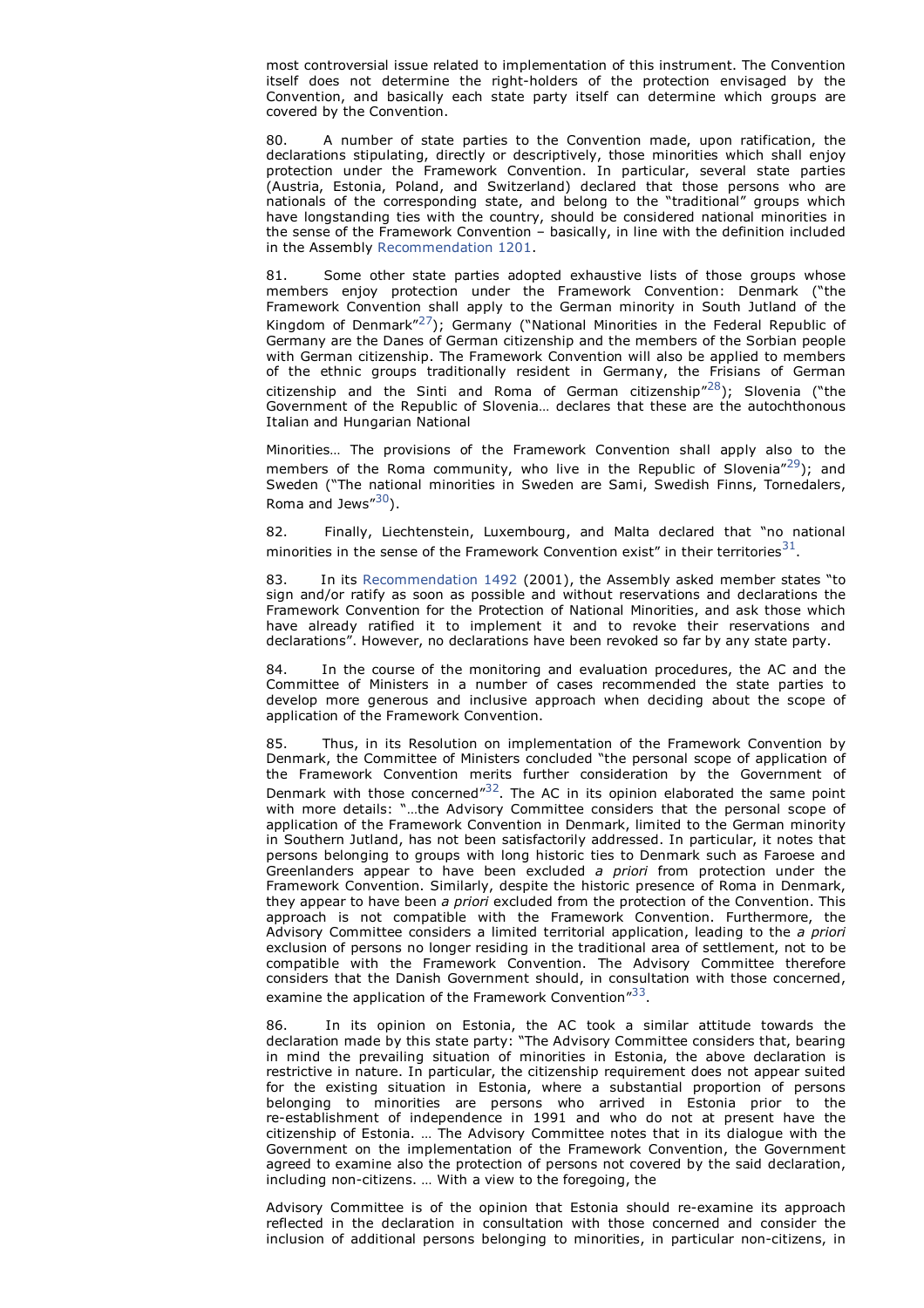the application of the Framework Convention" $^{34}$ .

87. Similarly, in its opinion on Germany, the AC stated: "The Advisory Committee is of the opinion that it would be possible to consider the inclusion of persons belonging to other groups, including citizens and non-citizens as appropriate, in the application of the Framework Convention on an article-by-article basis. It takes the view that the German authorities should consider this issue in consultation with those concerned at some appropriate time in the future $^{n35}$ . Moreover, this reference to article-by-article approach is included in a number of other AC opinions.

88. Moreover, in some cases the AC and the Committee of Ministers pointed to insufficient implementation of the Framework Convention in respect of some groups even when these groups were not explicitly excluded from the Convention's protection. Thus, although Finland ratified the Convention without declarations, the Committee of Ministers in its Resolution stated: "Further consideration should also be given to the implementation of the Framework Convention in respect of the Russianspeaking population, in particular in the fields of education and media $^{n36}$ .

89. Thus, the analysis of the ongoing monitoring procedure clearly reveals that both the AC and the Committee of Ministers do not consider the state parties to have an unconditional right to decide which groups within their territories qualify as national minorities in the sense of the Framework Convention. The AC's attitude is clearly reflected in the following points included in a number of issued opinions (*inter alia*, the opinions on Germany and Estonia quoted above): "The Advisory Committee underlines that in the absence of a definition in the Framework Convention itself, the Parties must examine the personal scope of application to be given to the Framework Convention within their country… Whereas the Advisory Committee notes on the one hand that Parties have a margin of appreciation in this respect in order to take the specific circumstances prevailing in their country into account, it notes on the other hand that this must be exercised in accordance with general principles of international law and the fundamental principles set out in Article 3. In particular, it stresses that the implementation of the Framework Convention should not be a source of arbitrary or unjustified distinctions. For this reason the Advisory Committee considers that it is part of its duty to examine the personal scope given to the implementation of the Framework Convention in order to verify that no arbitrary or unjustified distinctions have been made. Furthermore, it considers that it must verify the proper application of the fundamental principles set out in Article 3".

90. In this view, your rapporteur would like to stress that the text of the Framework Convention itself does not contain such notions as "traditional", "historical", or "new" minorities. However, some provisions of the Convention contain wording like "in areas inhabited by persons belonging to national minorities traditionally *or* in substantial numbers (…)" (e.g. Article 10 para 2), i.e. mention these two prerequisites as alternatives. The only exception is Article 11 para 3, where "traditionally" is used in addition to "substantial" ("In areas traditionally inhabited by substantial numbers of persons belonging to a national minority…"). However, in this case this condition is justified, since this paragraph speaks about displaying "traditional local names" and other topographical information in the minority language.

91. Article 3 of the Framework Convention states: "Every person belonging to a national minority shall have the right freely to choose to be treated or not to be treated as such, and no disadvantage shall result from this choice or from the exercise of the rights which are connected to that choice". However, it remains unclear what individuals are considered belonging to national minorities, i.e. who is entitled to this choice. The Explanatory Report only says: "This paragraph does not imply a right for an individual to choose arbitrarily to belong to any national minority. The individual's subjective choice is inseparably linked to objective criteria relevant to the person's identity". In the meantime, nothing is said about the nature of these "objective criteria", and about the procedure of and the authority over verification of compliance with these criteria.

92. Three major problems related to the scope of application of the Framework Convention could be singled out.

First, coherence with the UN mechanism of minority protection. All state parties to the Framework Convention are, in the meantime, state parties to the International Covenant on Civil and Political Rights (ICCPR), and as such are bound by its Article 27: "In those States in which ethnic, religious or linguistic minorities exist, persons belonging to such minorities shall not be denied the right, in community with the other members of their group, to enjoy their own culture, to profess and practise their own religion, or to use their own language". The scope of applicability of this provision is determined by the UN Human Rights Committee's General Comment No. 23 of 8 April 1994. This comment explicitly denies the possibility to introduce any restrictions on enjoyment of the rights enshrined in Art.27 of ICCPR: "The terms used in article 27 indicate that the persons designed to be protected are those who belong to a group and who share in common a culture, a religion and/or a language. Those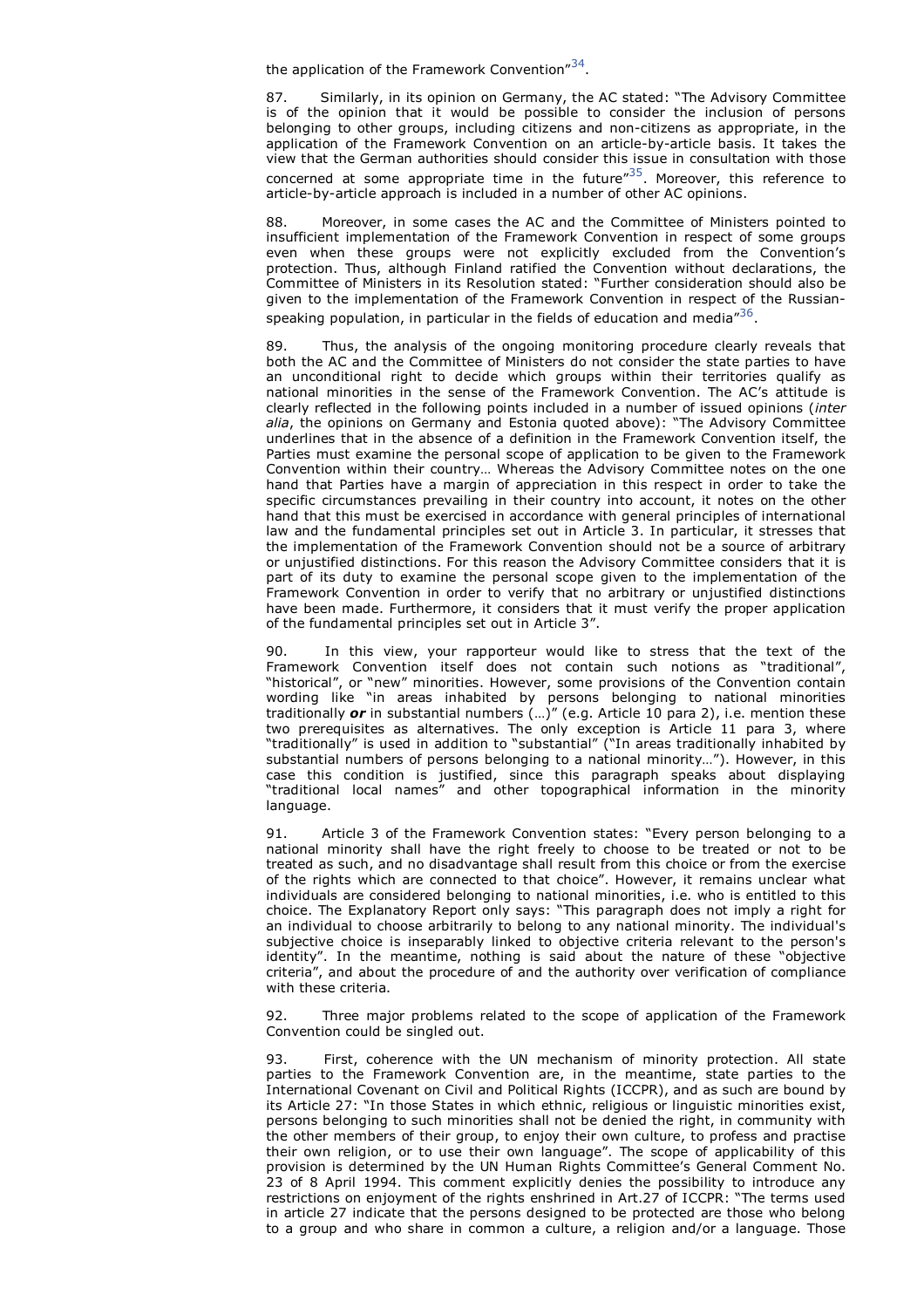terms also indicate that the individuals designed to be protected need not be citizens of the State party. In this regard, the obligations deriving from article 2.1 are also relevant, since a State party is required under that article to ensure that the rights protected under the Covenant are available to all individuals within its territory and subject to its jurisdiction, except rights which are expressly made to apply to citizens, for example, political rights under article 25. A State party may not, therefore, restrict the rights under article 27 to its citizens alone… Just as they need not be nationals or citizens, they need not be permanent residents. Thus, migrant workers or even visitors in a State party constituting such minorities are entitled not to be denied the exercise of those rights… The existence of an ethnic, religious or linguistic minority in a given State party does not depend upon a decision by that State party but requires to be established by objective criteria"<sup>37</sup>.

94. It would be rather unfortunate if the European standards of minority protection appear to be more restrictive in nature than the universal standards, the more so that, as mentioned above, Article 27 of ICCPR is anyway binding for all state parties to the Framework Convention.

95. The second problem is of rather legalistic nature. The Framework Convention considers minority rights as individual rights which may be enjoyed in community with other individuals belonging to the same group. In the meantime, the definition included in the Assembly Recommendation 1201, is worded in terms of group rights – i.e. a minority is defined as a group as a whole. This makes practical application of this definition problematic. In practice often a part of persons belonging to a certain minority group have been living in a certain country for centuries, while a substantial number of other members of the same group migrated to the country relatively recently. For example, more than 40% of ethnic Russians in Latvia have been registered as citizens on the basis of the "restored citizenship" concept, what means that their ancestors lived in Latvia for centuries. In the meantime, almost 60% of ethnic Russians arrived in Latvia after World War 2. In this and a number of similar cases, the question arises whether it is appropriate to deny the protection under the Framework Convention to a number of individuals who fully qualify under the Recommendation 1201's definition, solely on the basis that other members of the same group arrived to the country later?

96. It is not at all evident that attempts to introduce group rights into international law will be productive for the better protection of minorities. It should be mentioned that absence of recognised group rights nowadays does not prevent international institutions, notably the European Court of Human Rights, from dealing with different aspects of the problem<sup>38</sup>. More generally, "...International law supposes the existence of minorities both in general and of specific types. However, while the existence of human beings and states are "automatic" in international law, the existence of human groups is problematic. Conceptually, international law struggles with the definition of actors beyond the "State"… [While] the catalogue and content of individual human rights has become relatively clear, the specificity of protection for groups, particularly minorities, has remained largely uncertain. Paramount in this uncertainty has been the very definition of "the" or "a minority" to whom any rights mav accrue"<sup>39</sup>. On the contrary, the concept of minority rights as individual rights enshrined in the Framework Convention, seems to have proven its effectiveness.

Finally, the third, and probably the most important problem, is related to universal nature of fundamental human rights and the principle of non-discrimination. According to Art.1 of the Framework Convention, "The protection of national minorities and of the rights and freedoms of persons belonging to those minorities forms an integral part of the international protection of human rights". Hence, the minority rights are declared fundamental human rights, and as such must be implemented without any discrimination<sup>40</sup>. In this view, any criteria beyond the citizenship requirement might look dubious. While citizenship is, indeed, explicitly excluded from the list of prohibited grounds for distinction in a number of international non-discrimination instruments (see e.g. Art.1 paragraph 2 of the International Convention on the Elimination of All Forms of Racial Discrimination), any additional, besides citizenship, preconditions for enjoyment of minority rights might give rise to legitimate concerns about violation of the principle of equality of citizens.

98. With regard to the citizenship criteria, an effective approach was suggested by one of the world' leading experts in the field A.Eide in his working paper prepared for the UN Working Group on Minorities. A.Eide examine the minority rights provisions of the UN Declaration on the Rights of Persons Belonging to National or Ethnic, Religious and Linguistic Minorities of 1992 on the article-by-article basis, with the aim to analyse where limitation of minority rights merely to citizens would be discriminatory: "…Many, if not most, human rights apply to everyone, not only citizens, but there are some important rights which can be claimed only by citizens… With regard to minority rights it is difficult to make a general conclusion; a detailed analysis is required $^{\prime\prime 41}.$ 

As a matter of fact, the Assembly decided to pursue a similar strategy in its Recommendation 1492 (2001): "The Assembly recognises that immigrant populations whose members are citizens of the state in which they reside constitute special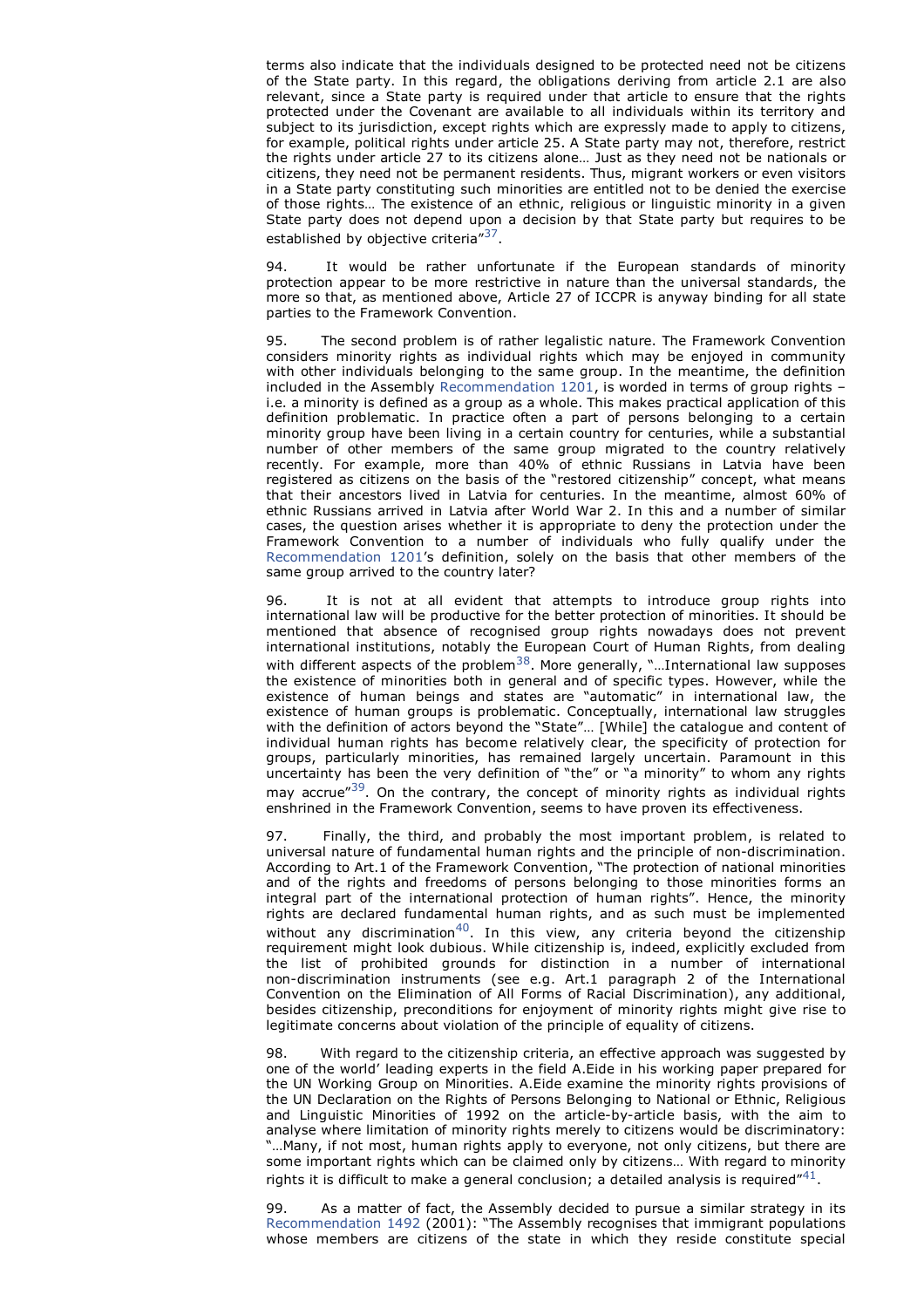categories of minorities, and recommends that a specific Council of Europe instrument should be applied to them" $42$ .

100. Your rapporteur tends to believe that ultimately one will have to admit that enjoyment of minority rights of only political nature (such as participation in political life, voting in national elections, etc.) might be restricted for non-citizens. As to other fundamental rights, the anticipated new instrument would probably stipulate them in a very similar way as the Framework Convention does, according to the principle of non-discrimination. In any case, only synergy between various approaches in the field of non-discrimination and preservation of identity, can ensure effective response to the major modern challenge of accommodation of growing ethnocultural diversity in Europe.

#### **J. Conclusions: evaluation of effectiveness and proposals aimed at further raising effectiveness of the monitoring procedures**

101. Overview of activities of the Council of Europe institutions pertinent to the protection of minorities gives certain reasons for optimism. The number of state parties to the Framework Convention is much bigger now than many experts forecasted at the moment when this instrument was opened for signatures, and substantial progress can be observed also in respect of the Charter.

102. The Advisory Committee on the Framework Convention should be highly commended for its diligent, professional, and impartial work related to monitoring of implementation of the Framework Convention. The fact that, despite utmost political sensitivity of the issue, the Committee of Ministers politically supported activities of the AC, should be highly appreciated.

103. In the view of your Rapporteur, at this stage the Assembly should more actively reiterate its views reflected in the Recommendation 1492. In particular, in line with the Recommendation 1492, denial of minority rights in some the Council of Europe member state should be deplored, and all member states who have not yet signed and/or ratified the Framework Convention and the Charter should be urged to do so as a matter of priority, and without restrictive reservations and declarations. Protracted refusal to ratify the aforementioned instruments and persistent failure to comply with their provisions should become a matter of consideration by the Assembly's Monitoring Committee.

104. New ways to encourage signatures and ratifications of the Framework Convention and the Charter should be explored. In particular, the Assembly could recommend that, taking into account the utmost importance of the Framework Convention, the Committee of Ministers consider the possibility to hold "tours de table" on this issue, similarly to existing practices in respect of signature and ratification of the European Social Charter, its Protocols, and the Revised European Social Charter.

105. Particular attention should be paid to the need to ensure that all state parties to the Framework Convention and the Charter submit their reports in good time. Cases in which state reports are seriously overdue could be considered by the Assembly's Monitoring Committee.

106. Better cooperation and more synergy should be developed between different Assembly's committees dealing with the issues relevant to national minorities, as well as between different Council of Europe pertinent bodies (the AC, the Committee of Experts on the Charter, the European Commission against Racism and Intolerance, Specialist Group on Roma, etc.), on the basis of main principles of the Framework Convention as the first ever legally binding instrument on minority protection. The Assembly's Monitoring Committee should closely follow the monitoring procedure implemented by the Advisory Committee and the Committee of Experts, and should tale into account their opinions in the course of its own ongoing monitoring process, as well as in the post-monitoring dialogue.

107. The fact that only three member states (Georgia, Croatia and Cyprus) have so far ratified Protocol No 12 to the European Convention on Human Rights is to become a matter of concern for the Assembly. All member states should be urged to ratify this Protocol as a matter of priority.

108. Despite the reserved attitude of the CDDH, the Assembly should once again recommend that the Committee of Ministers begin drafting an additional protocol to the Framework Convention for the Protection of National Minorities giving the European Court of Human Rights or a general judicial authority of the Council of Europe the power to give advisory opinions concerning the interpretation of the framework convention, taking into account that the Court is in principle willing to assume an interpretative role in the field of minority protection "to the extent that this is compatible with its judicial function $^{\prime\prime 43}.$ 

109. The Assembly should continue its work aimed at further developing the basic principles of minority protection enshrined in the Framework Convention. In particular,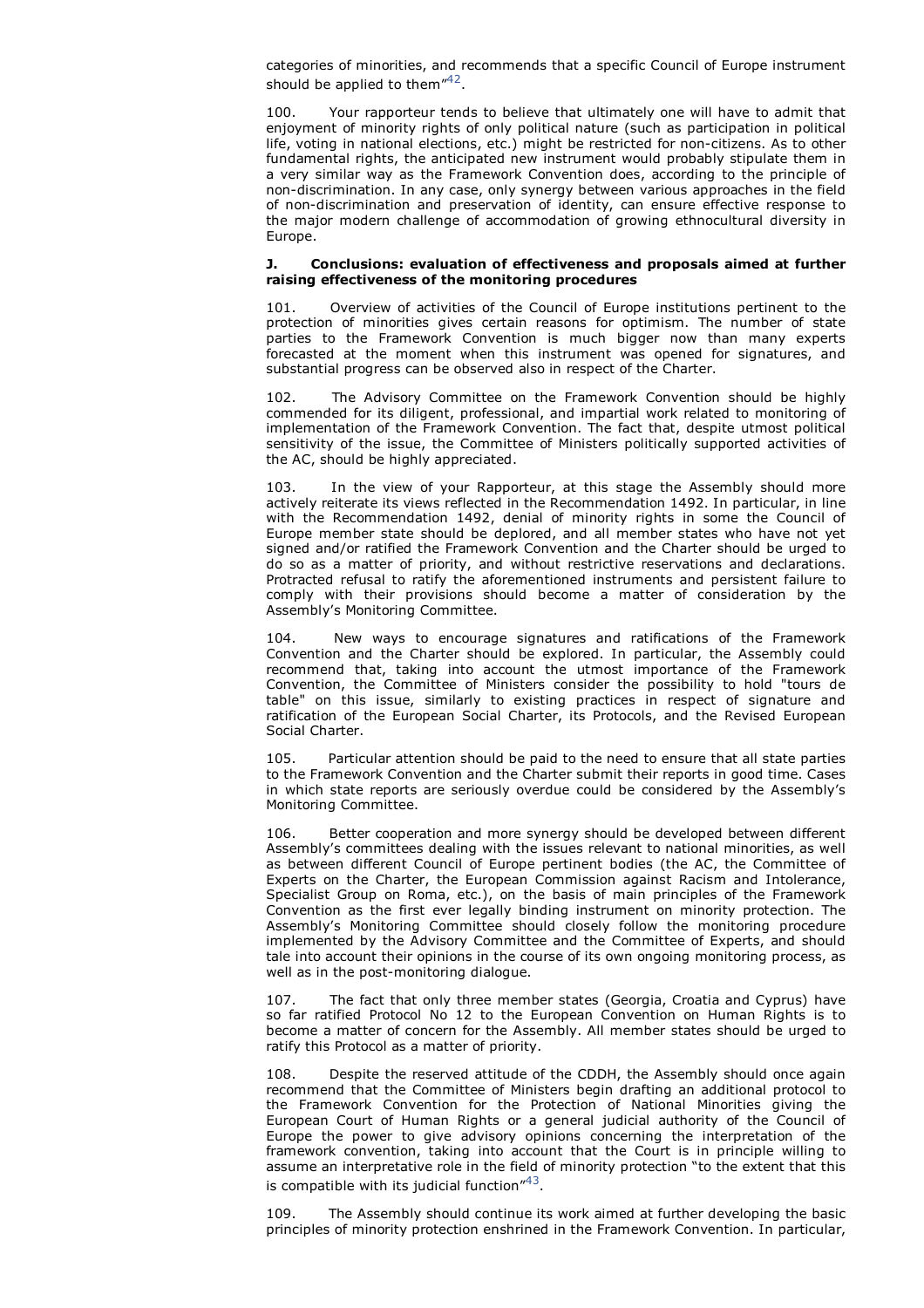the Assembly should continue and encourage preparatory work aimed at elaboration of a new instrument on minority rights of recent immigrants, with the aim to ensure more inclusive and coherent approach to the issue of the scope of application of minority rights standards of the Council of Europe.

In order to further develop and streamline the procedure of monitoring of implementation of the Framework Convention, the Assembly should recommend that the Committee of Ministers:

considers the allocation of necessary financial and human resources to the secretariat of the Advisory Committee of the Framework Convenion as a matter of high priority, particularly in the view of approaching second cycle of monitoring, as well as the growing follow-up work;

ii. to consider the possibility of abolishing the whole mandate requirement for seeking information from various sources and for meeting with non-governmental actors;

iii. revises the rules of the monitoring procedure with a view to securing that in future the visits to any country under monitoring are always carried out when the AC considers this necessary;

to re-consider confidentiality requirements set by the Resolution 97/10, so that, if the AC deems it necessary, the AC could have meetings together with the representatives of governments and of civil society;

v. encourages the Advisory Committee to consider thematic issues and develop general commentaries on them to help guide States and minorities on good practice;

vi. ensures availability of the Framework Convention, as well as related texts, in different languages, including languages of national minorities;

vii. encourages early publication of the AC's opinions by member states, so that civil society might engage in an open dialogue about implementation of the Framework Convention in a given state and the conclusions made by the AC.

111. Finally, the Assembly should recommend that the Committee of Ministers take necessary measures to develop closer cooperation with the European Union with the view of harmonising attitudes and policies in the field of minority protection, particularly in the course of ongoing EU enlargement and evaluation of the candidate states' compliance with the Copenhagen political criteria envisaging the respect for and protection of minorities.

*Reporting committee*: Committee on Legal Affairs and Human Rights

*Reference to committee*: Doc 9151, Reference No 2632 of 25 September 2001 and Doc 9259, Reference No 2676 of 8 November 2001

*Draft recommendation* adopted unanimously by the Committee on 5 June 2003

*Members of the Committee*: *Mr Lintner* (*Chairperson*), Mr Marty, *Mr Jaskiernia*, Mr Jurgens (*Vice-Chairpersons*), Mrs Ahlqvist, Mr Akçam, Mr G. Aliyev (alternate: *Mr R. Huseynov*), Mrs Arifi, Mr Arzilli, Mr Attard Montalto, *Mr Barquero Vázquez*, Mr Berisha, Mr Bindig, Mr Brecj, Mr Bruce, Mr Chaklein, Mrs Christmas-Møller, *Mr Cilevics, Mr Clerfayt*, Mr Contestabile, *Mr Daly*, Mr Davis, Mr Dees, *Mr Dimas*, Mrs Domingues, Mr Engeset, *Mrs Err*, Mr Fedorov, *Mr Fico*, Mrs Frimansdóttir, *Mr Frunda*, Mr Galchenko, Mr Guardans, *Mr Gündüz*, Mrs Hajiyeva (alternate: *Mr A. Huseynov*), Mrs Hakl, Mr Holovaty (alternate: *Mr Shybko*), Mr Kelber, Mr Kelemen, *Mr Kontogiannopoulos, Mr S. Kovalev, Mr Kroll*, Mr Kroupa, Mr Kucheida, Mrs Leutheusser-Schnarrenberger, Mr Livaneli (alternate: *Mr Ateş*), *Mr Manzella*, Mr Martins, Mr Mas Torres, Mr Masson, *Mr McNamara*, Mr Meelak, *Mrs Nabholz-Haidegger*, Mr Nachbar, Mr Olteanu, Mrs Pasternak, *Mr Pehrson*, Mr Pellicini, Mr Pentchev, *Mr Piscitello*, Mr Poroshenko, Mrs Postoica, *Mr Pourgourides*, Mr Raguz, Mr Ransdorf, Mr Rochebloine, Mr Rustamyan, Mr Skrabalo, Mr Solé Tura, Mr Spindelegger, Mr Stankevic, Mr Stoica, Mr Symonenko, Mr Tabajdi (alternate: *Mr Gedei*), Mr Takkula (alternate: *Mrs Hurskainen*), Mrs Tevdoradze, *Mr Toshev*, Mr Vanoost, Mr Wilkinson, Mrs Wohlwend

*N.B. The names of those members who were present at the meeting are printed in italics.*

*Secretaries to the Committee*: Ms Coin, Mr Schirmer, Mr Ćupina, Mr Milner

 $1$  See paragraph 12.xi. of Recommendation 1492.

 $2$  See the Committee of Ministers' reply to Recommendation 1492, Doc 9492, where the Committee considered it somewhat premature to reopen the debate on this project.

 $3$  See paragraph 12 x. of Recommendation 1492.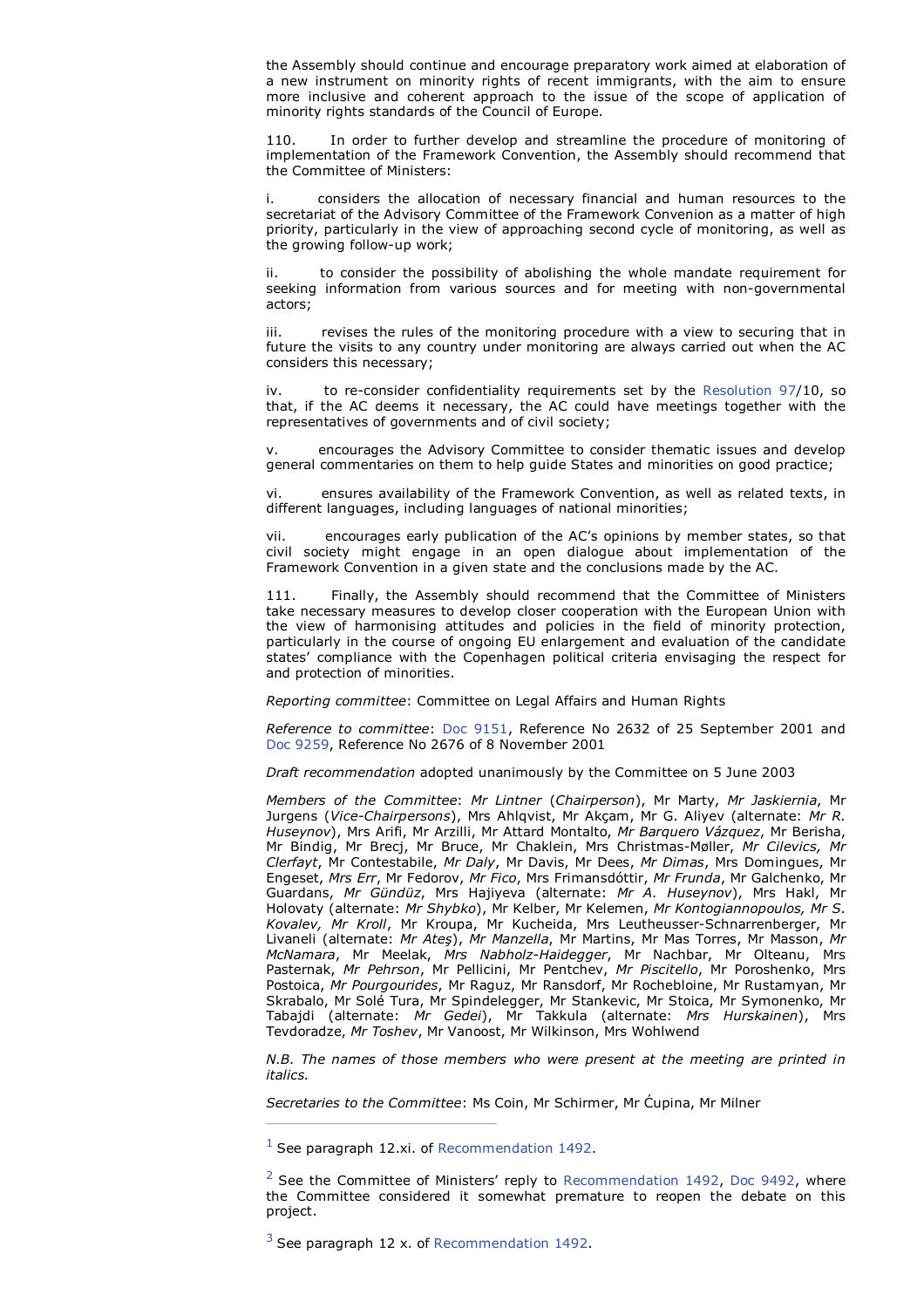$4$  All state reports, as well as opinions of the Advisory Committee and a number of other relevant materials, are available online at http://www.humanrights.coe.int /minorities/index.htm.

<sup>5</sup> See at http://www.humanrights.coe.int/minorities/index.htm.

 $6$  Document (CM(2002)80, GR-H(2002)27, GR-H(2003)1),

http://www.coe.int/T/e/human\_rights/Minorities /2.\_FRAMEWORK\_CONVENTION\_(MONITORING)/2.\_Monitoring\_mechanism /6.\_Resolutions\_of\_the\_Committee\_of\_Ministers/2.\_Procedural\_resolutions /832nd%20meeting%2019mar2003%20E.asp#TopOfPage)

 $7$  When preparing this chapter, the rapporteur greatly benefited from the paper "The Framework Convention for the Protection of National Minorities: A Policy Analysis" by Alan Phillips, Minority Rights Group International: 2002.

 $8$  See e.g. MINELRES website at http://www.minelres.lv/coe/statereports.htm ; or CEDIME-<br>CEDIME-SE website at http://www.greekhelsinki.gr/english/reports/CEDIMEat http://www.greekhelsinki.gr/english/reports/CEDIME-FCNM.html

 $^9$  For more details, see http://www.vlada.hr/english/okrug.stol-VE-manjine-eng.htm.

 $10$  "The Framework Convention for the Protection of National Minorities: A Policy Analysis", Minority Rights Group International: 2002.

<sup>11</sup> http://www.coe.int/T/E/Legal\_Affairs/Local\_and\_regional\_Democracy/.

 $12$  Advisory Committee on the Framework Convention for the Protection of National Minorities, Opinion on Croatia, adopted on 6 April 2001.

 $13$  National Council for Audiovisual Broadcasting. Decision No. 14/1999 concerning the translation into Romanian of some programs broadcast in other languages, 18 February 1999.

 $14$  Advisory Committee on the Framework Convention for the Protection of National Minorities.

Opinion on Romania, adopted on 6 April 2001.

 $15$  Advisory Committee on the Framework Convention for the Protection of National Minorities. Opinion on Hungary, adopted on 22 September 2000.

 $16$  Advisory Committee on the Framework Convention for the Protection of National Minorities. Opinion on Estonia, adopted on 14 September 2001.

 $^{17}$  Advisory Committee on the Framework Convention for the Protection of National Minorities. Opinion on Ukraine, adopted on 1 March 2002.

 $18$  RFE/RL Media Matters, No.33, 30 August 2002.

 $19$  Report submitted by Azerbaijan pursuant to Article 25, paragraph 1 of the Framework Convention for the Protection of National Minorities, received on 4 June 2002, http://www.humanrights.coe.int/minorities/Eng/FrameworkConvention /StateReports/2002/azerbaijan.htm.

<sup>20</sup> RFE/RL Newsline, Vol.6, No.186, Part. I, 2 October 2002.

 $21$  When preparing this chapter of the report, your rapporteur greatly benefited from the possibility of reading excerpts from a pre-publication version of McGonagle, Tarlach, Davis Noll, Bethany & Price, Monroe, 'Minority-Language Related Broadcasting and Legislation in the OSCE' (provisional title), Study commissioned by the OSCE High Commissioner on National Minorities, carried out by the Programme in Comparative Media Law and Policy (PCMLP), University of Oxford and the Institute for Information Law (IViR), University of Amsterdam (forthcoming - 2003).

 $22$  Report submitted by the Republic of Moldova pursuant to Article 25, paragraph 1 of the Framework Convention for the Protection of National Minorities, received on 29 June 2000, http://www.humanrights.coe.int/minorities/Eng/FrameworkConvention /StateReports/2000/moldova/moldovan.html.

<sup>23</sup> Advisory Committee on the Framework Convention for the Protection of National Minorities. Opinion on Moldova, adopted on 1 March 2002.

<sup>24</sup> Newsletter "Minority Issues in Latvia", No. 60, 20 December 2002, http://lists.delfi.lv/pipermail/minelres/2002-December/002471.html.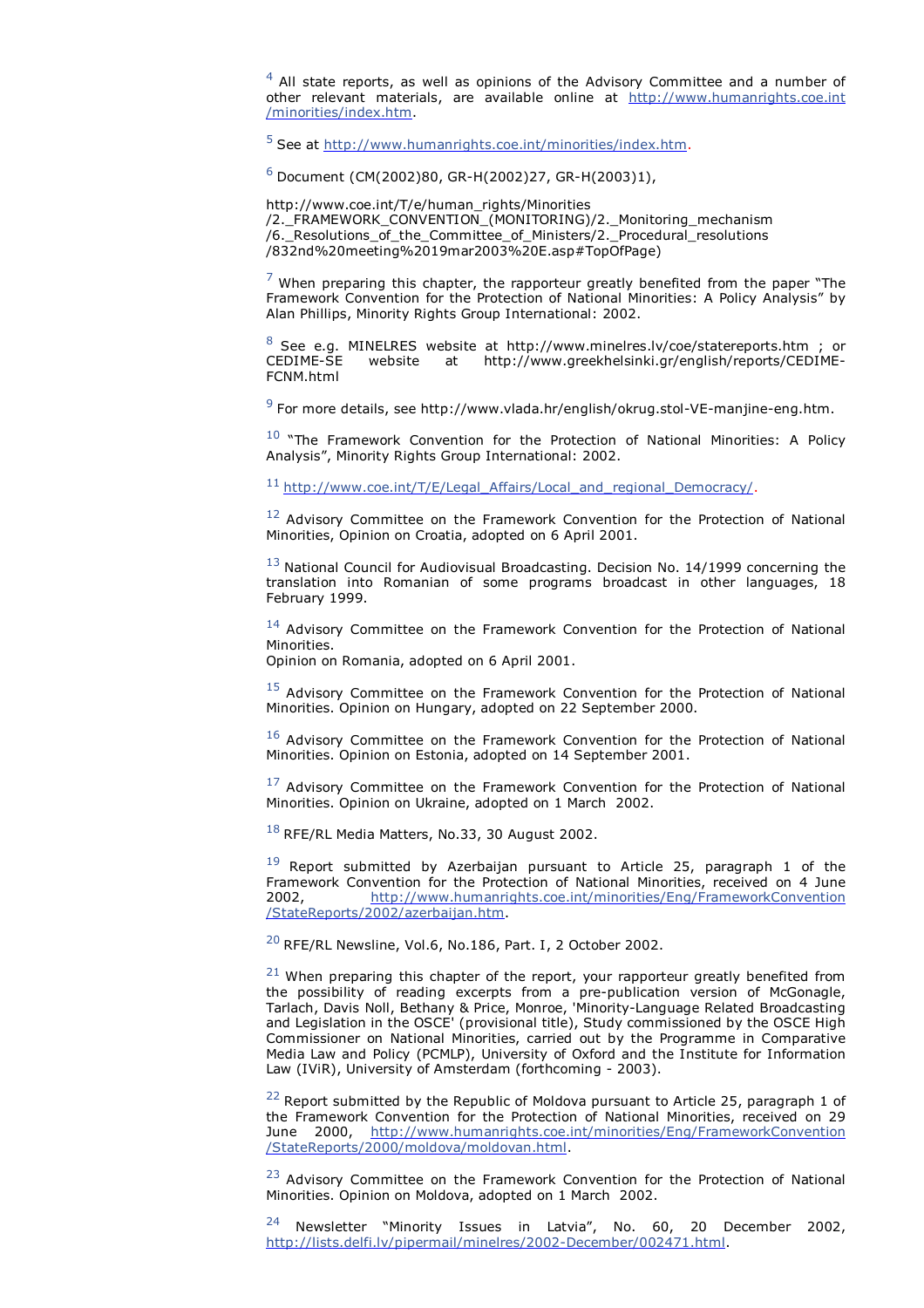$25$  Study by Tarlach McGonagle et al referred to above

<sup>26</sup> Ibid

 $27$  Declaration contained in a Note Verbale dated 22 September 1997, handed to the Secretary General at the time of deposit of the instrument of ratification, on 22 September 1997, http://conventions.coe.int/treaty/EN/DeclareList.asp?NT=157&  $CM = 8DF =$ 

 $^{28}$  Declaration contained in a letter from the Permanent Representative of Germany, dated 11 May 1995, handed to the Secretary General at the time of signature, on 11 May 1995, and renewed in the instrument of ratification, deposited on 10 September 1997, http://conventions.coe.int/treaty/EN/DeclareList.asp?NT=157&  $CM = 8DF = 0$ 

 $29$  Declaration contained in a Note Verbale from the Permanent Representation of Slovenia, dated 23 March 1998, handed to the Secretary General at the time of deposit of the instrument of ratification, on 25 March 1998,

http://conventions.coe.int/treaty/EN/DeclareList.asp?NT=157&CM=&DF=.

 $30$  Declaration contained in the instrument of ratification deposited on 9 February 2000, http://conventions.coe.int/treaty/EN/DeclareList.asp?NT=157&CM=&DF=.

<sup>31</sup> http://conventions.coe.int/treaty/EN/DeclareList.asp?NT=157&CM=&DF=.

<sup>32</sup> Resolution ResCMN(2001)2 on the implementation of the Framework Convention for the Protection of National Minorities by Denmark, 31 October 2001, http://cm.coe.int /ta/res/resCMN/2001/2001xn2.htm.

<sup>33</sup> ACFC/INF/OP/1(2001)5, Advisory Committee on the Framework Convention for the Protection of National Minorities. Opinion on Denmark, adopted on 22 September 2000, http://www.humanrights.coe.int/minorities/Eng/FrameworkConvention /AdvisoryCommittee/Opinions/Denmark.htm.

<sup>34</sup> Advisory Committee on the Framework Convention for the Protection of National Minorities. Opinion on Estonia, adopted on 14 September 2001, http://www.humanrights.coe.int/minorities/Eng/FrameworkConvention /AdvisoryCommittee/Opinions/Estonia.htm.

 $35$  Advisory Committee on the Framework Convention for the Protection of National Minorities. Opinion on Germany. adopted on 1 March 2002. on Germany, adopted on 1 March 2002, http://www.humanrights.coe.int/minorities/Eng/FrameworkConvention /AdvisoryCommittee/Opinions/Germany.htm.

<sup>36</sup> Resolution ResCMN(2001)3 on the implementation of the Framework Convention for the Protection of National Minorities by Finland, 31 October 2001, http://cm.coe.int /ta/res/resCMN/2001/2001xn3.htm

 $37$  The rights of minorities (Art. 27). CCPR General comment 23, 08/04/94., http://www.unhchr.ch/tbs/doc.nsf/c12563e7005d936d4125611e00445ea9 /fb7fb12c2fb8bb21c12563ed004df111?opendocument.

 $38$  See e.g. Geoff Gilbert. The Burgeoning Minority Rights Jurisprudence of the European Court of Human Rights. Human Rights Quarterly, Vol.24 (2002), 736-780. .

<sup>39</sup> John Packer. On the Definition of Minorities. In: J.Packer and K.Myntti (eds), The Protection of Ethnic and Linguistic Minorities in Europe. Abo Akademi University, 1993, 23-66.

 $40$  See also paragraph ... of this report.

<sup>41</sup> UN document E/CN.4/Sub.2/AC.5/1999/WP.3, Commission on Human Rights, Sub-Commission on Prevention of Discrimination and Protection of Minorities. Working Group on Minorities, Fifth session, 25-31 May 1999. "Citizenship and the minority rights of non-citizens", working paper submitted by Asbjorn Eide.

<sup>42</sup> Paragraph 11 of Recommendation 1492.

 $43$  Opinion of the European Court of Human Rights on the Draft Additional Protocol to the Framework Convention for the Protection of National Minorities (on the interpretation of the Convention), 2 April 2001, Annexe 6 to the Reply from the Committee of Ministers adopted at the 799<sup>th</sup> meeting of the Ministers' Deputies, 12 June 2002, Doc. 9492